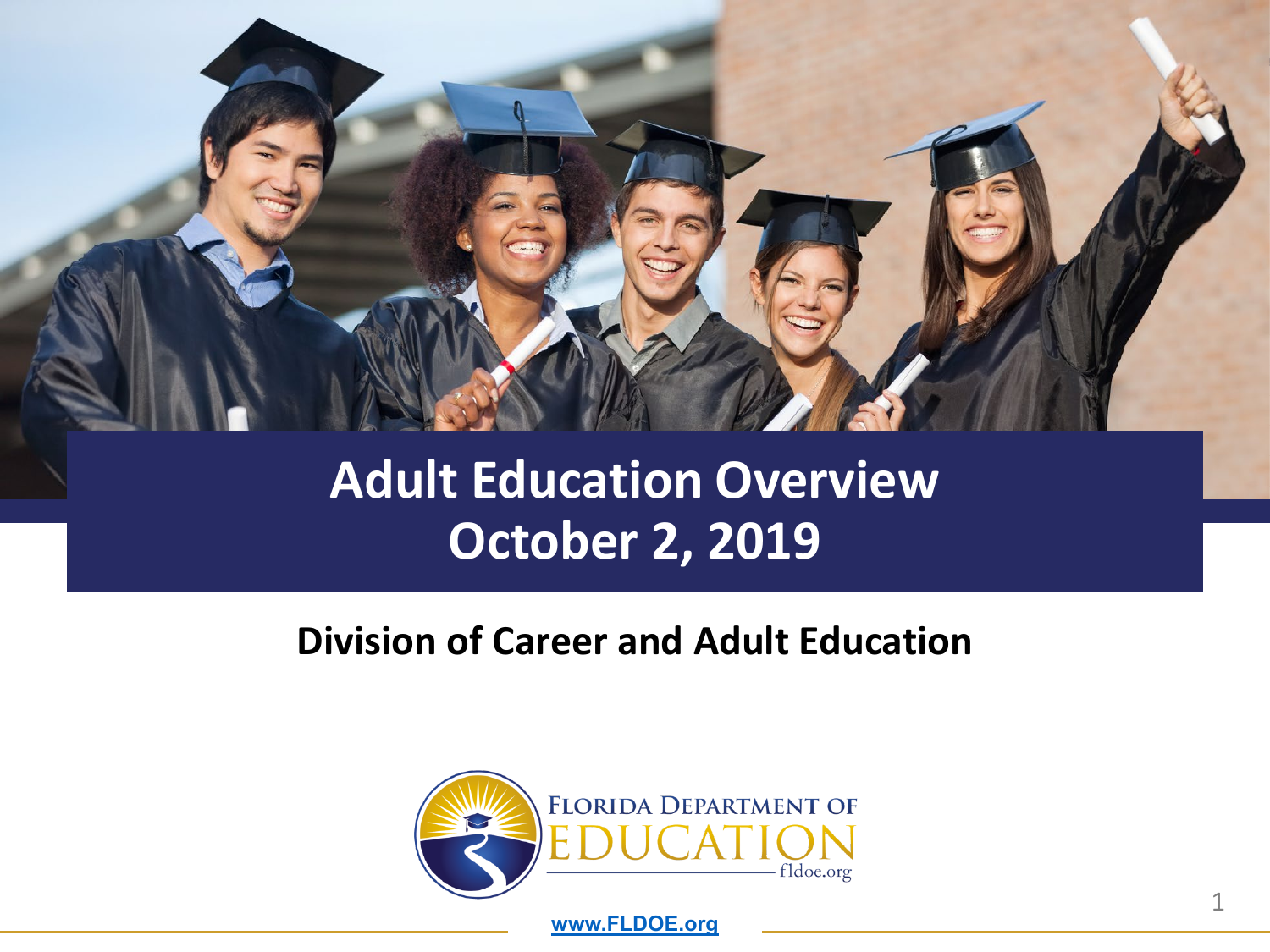

### **Welcome!**

#### **Part 1 (2:00 – 3:00 p.m.)**

- Introductions
- State legislative updates
- Overview of Adult Education
- List of Florida Department of Education sessions

**Part 2 (3:30 – 4:30 p.m.)**

- Advice from the Experts
- NRS and Managing Data Collection
- WEDDAC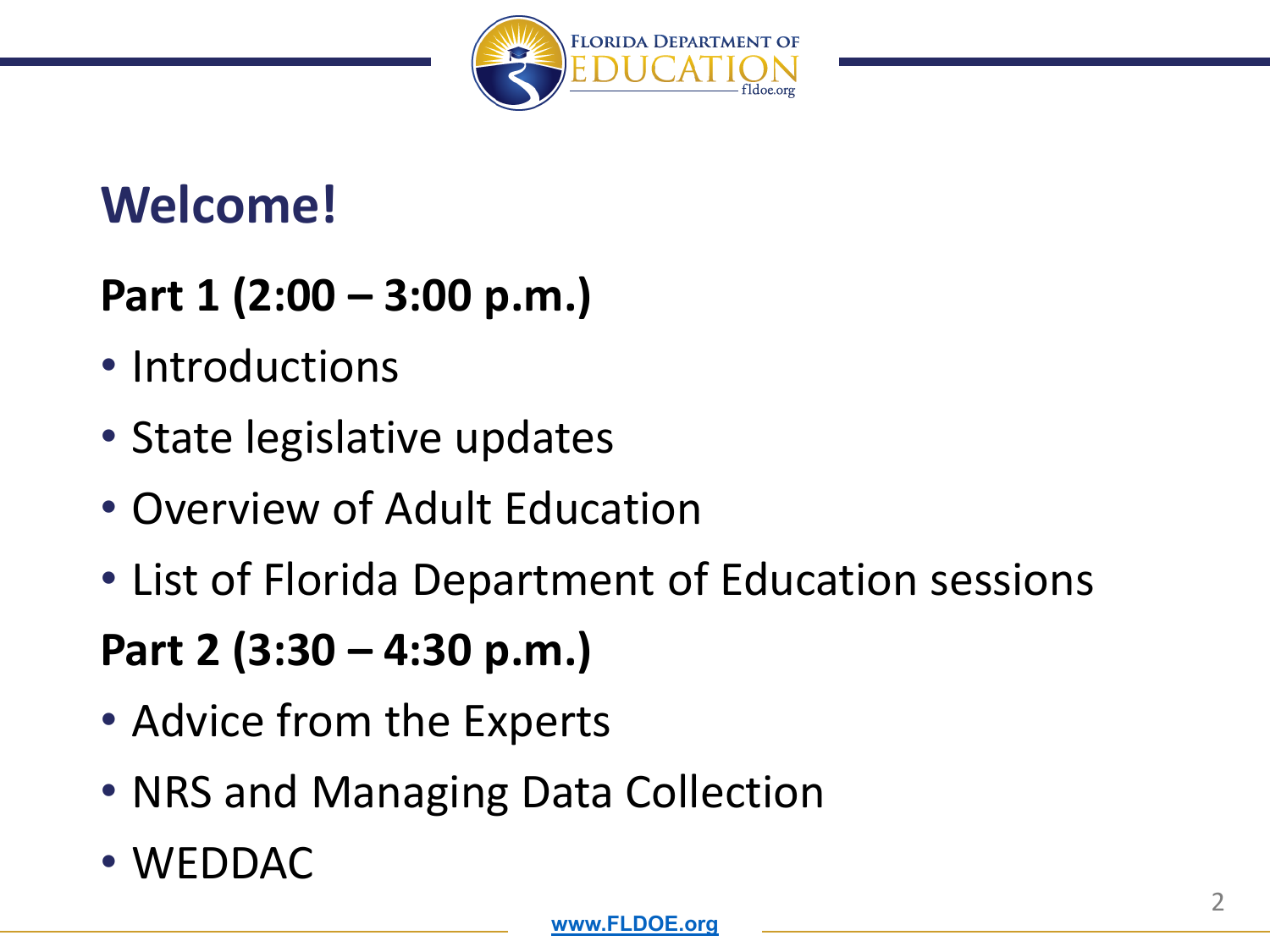

# **Introductions**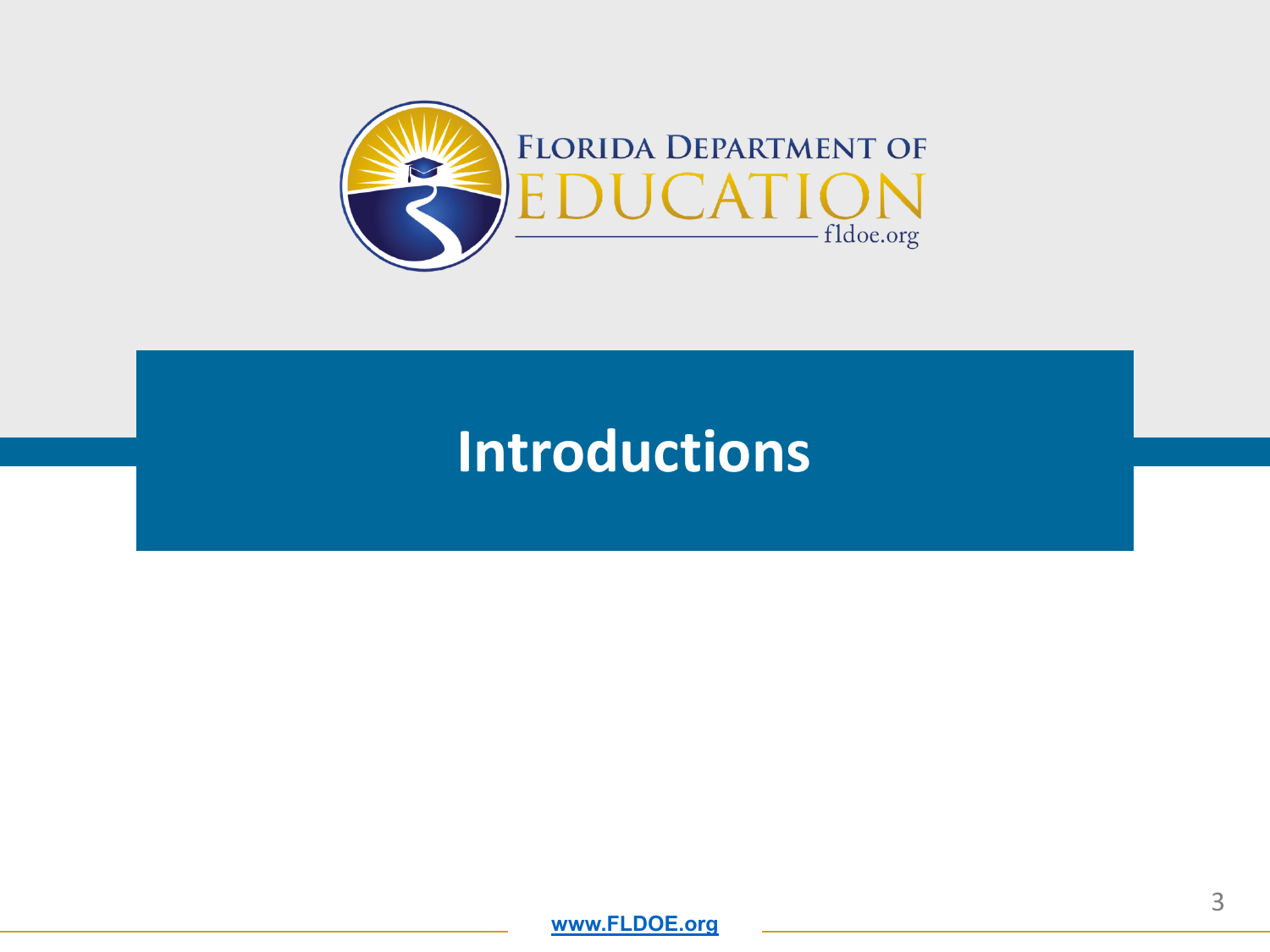

#### **Introductions**

- Kathleen Taylor, Florida Department of Education
- Carol Bailey, Florida Department of Education
- Julie Roberts, Executive Director, ACE of Florida, Inc.
- Melanie Stefanowicz, President, ACE of Florida, Inc.
- New Administrators' Introductions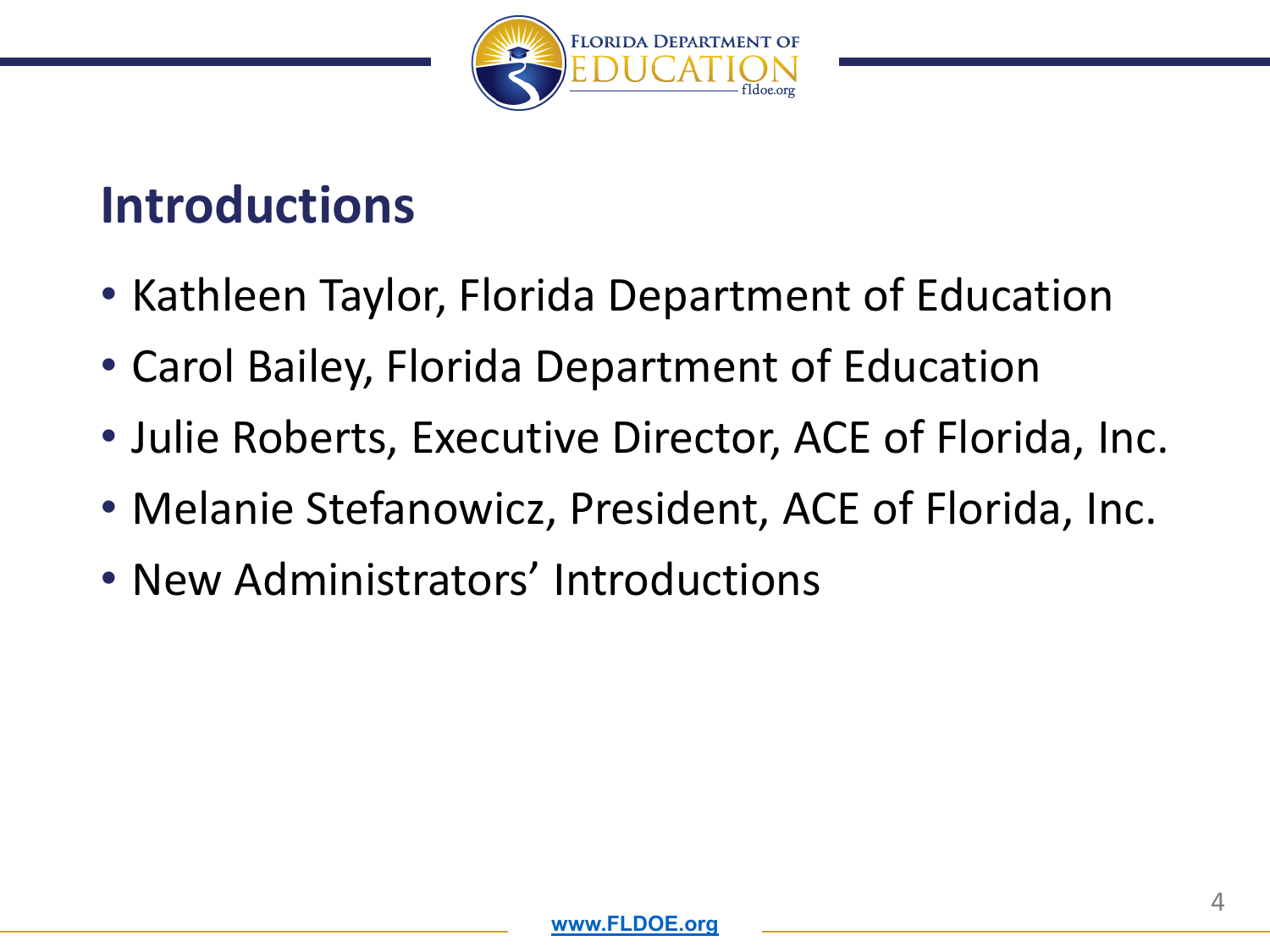

# **Legislative Updates**

#### Dave Barnes, Legislative Consultant, ACE of Florida, Inc.

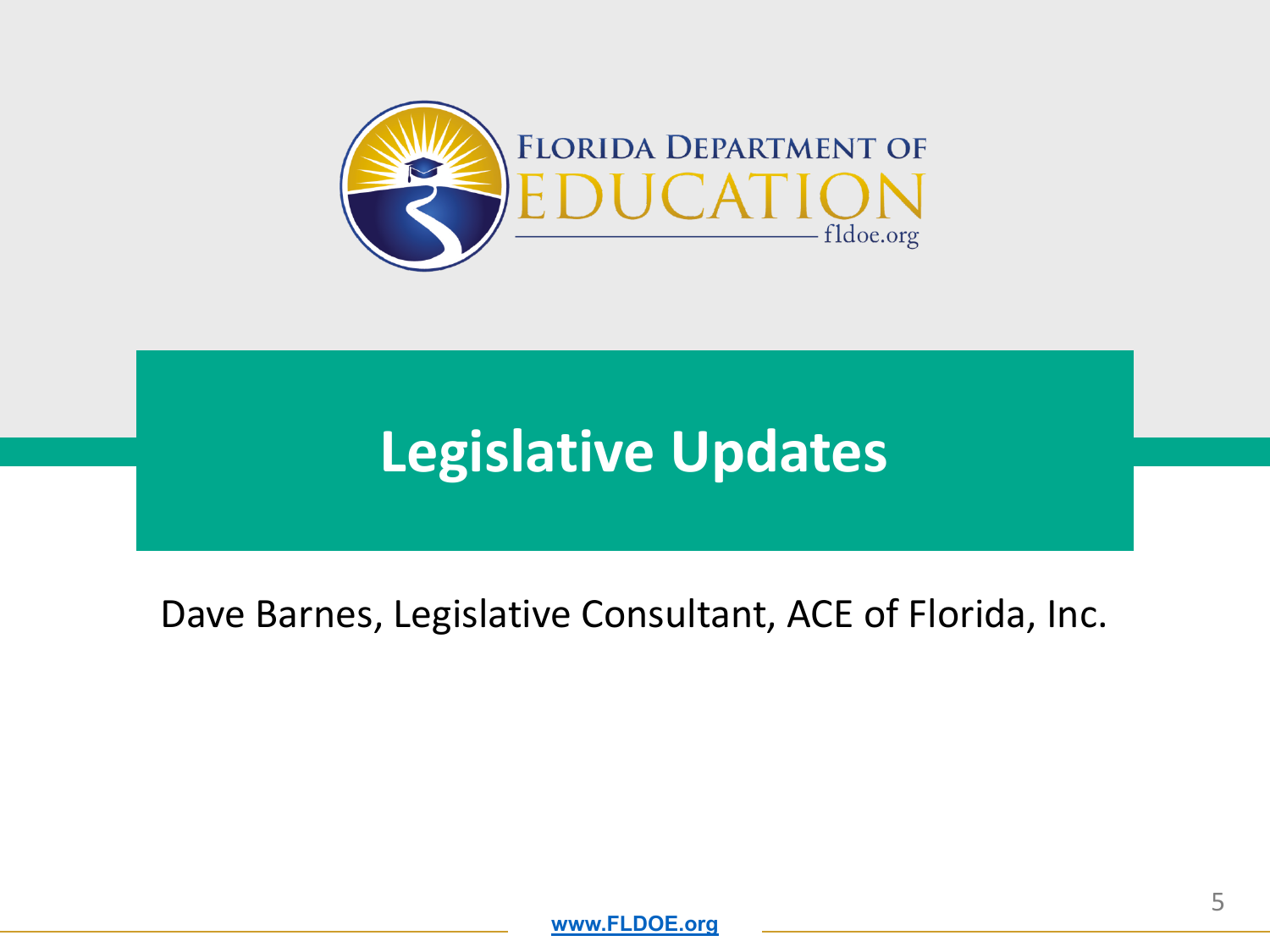

# **Overview of Adult Education**

Adult Education Team

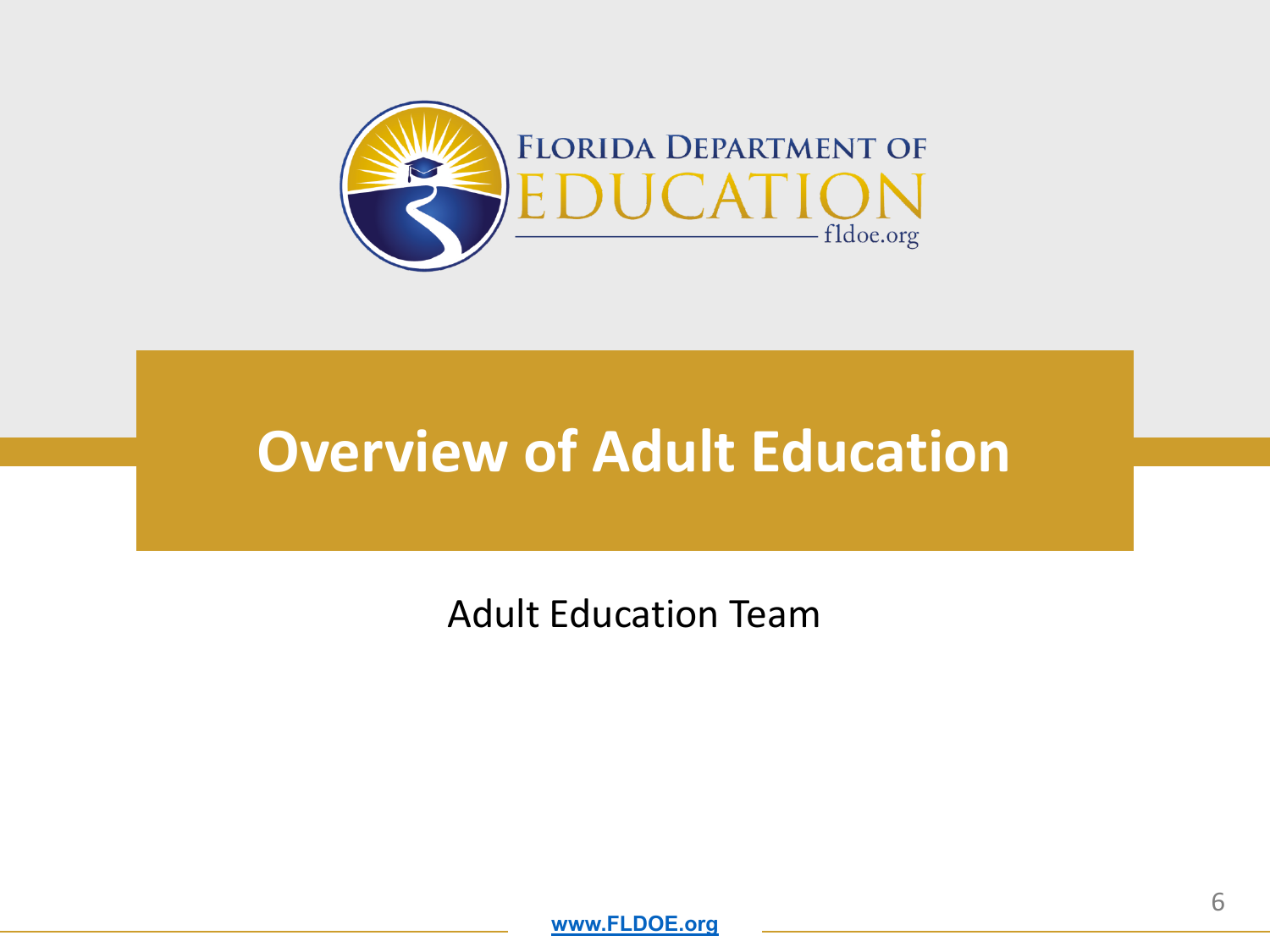

#### **Adult Education Staff Members**

#### **Kathleen Taylor, Bureau Chief**

Phone: (850) 245-9062

Email: [Kathleen.Taylor@fldoe.org](mailto:Kathleen.Taylor@fldoe.org)

#### **Carol Bailey, Director**

Phone: (850) 245-9906

Email: [Carol.Bailey@fldoe.org](mailto:Carol.Bailey@fldoe.org)

#### **Lisa Williams, Career Pathways**

Phone: (850) 245-7884

Email: [Lisa.Williams@fldoe.org](mailto:Lisa.Williams@fldoe.org)

**Marcia Maxwell, AHS and GED**

Phone: (850) 245-9908

Email: [Marcia.Maxwell@fldoe.org](mailto:Marcia.Maxwell@fldoe.org)

**Philip Anderson, ESOL** Phone: (850) 245-9450

Email: [Philip.Anderson@fldoe.org](mailto:Philip.Anderson@fldoe.org)

#### **Patrick Wright, ABE, Corrections, DJJ**

Phone: (850) 245-9224

Email: [Patrick.Wright@fldoe.org](mailto:Patrick.Wright@fldoe.org)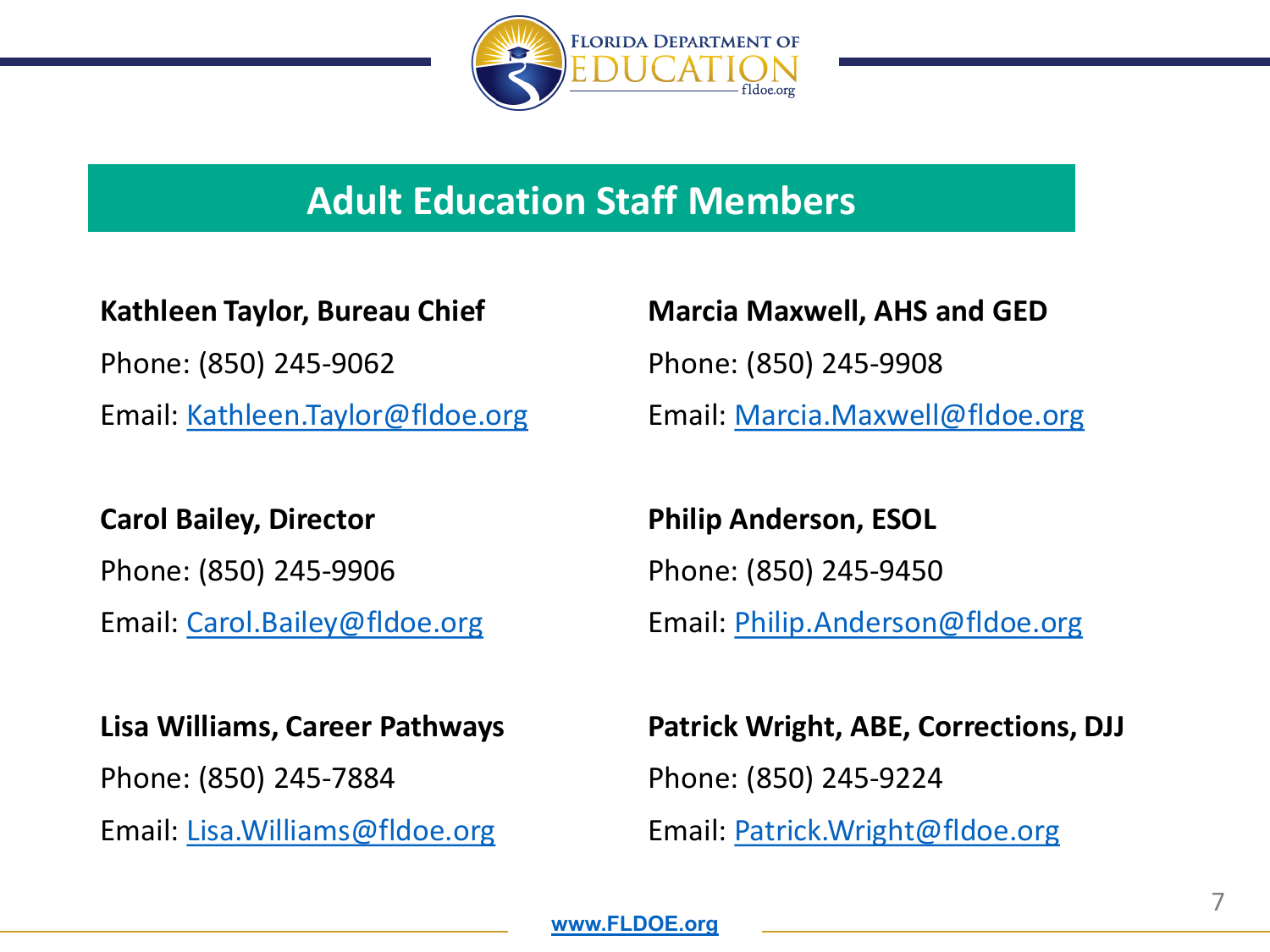

### **Adult Basic Education Program**

The Adult Basic Education (ABE) Program includes content standards that describe what students should know and be able to do in Mathematics, Language Arts (language, speaking and listening, and writing), and Reading. The content standards serve several purposes:

- Provide a common language for ABE levels among programs
- Assist programs with ABE curriculum development
- Provide guidance for new ABE instructors
- Ensure quality instruction through professional development
- Provide basic skills instruction and critical thinking skills to prepare students for the GED® Preparation Program, postsecondary education, and employment.
- [http://www.fldoe.org/academics/career-adult-edu/adult-edu/2019-2020-adult](http://www.fldoe.org/academics/career-adult-edu/adult-edu/2019-2020-adult-edu-curriculum-framewo.stml)edu-curriculum-framewo.stml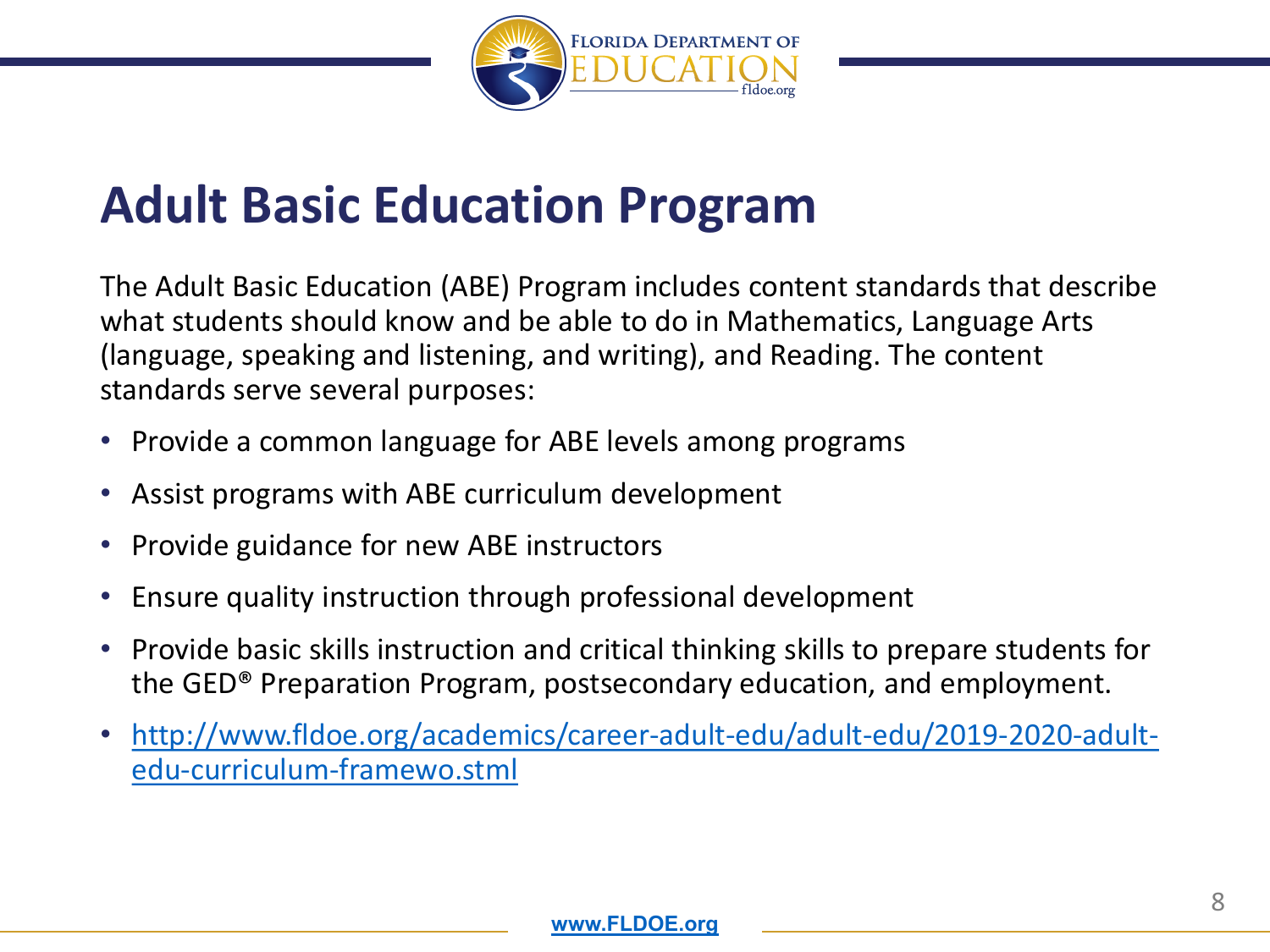

#### **AGE Program Overview**

- Assist adults to become literate and obtain the knowledge and skills necessary for employment and economic self-sufficiency
- Assist adults who are parents or family members become a full partner in the education development of their children
- Assist adults in attaining a secondary school diploma and transition from adult education to postsecondary education and training through career pathways
- Assist immigrants and English language learners to:
	- Improve reading, writing, math, speaking, and comprehending the English language
	- Acquire understanding of American government, individual freedom, and responsibilities of citizenship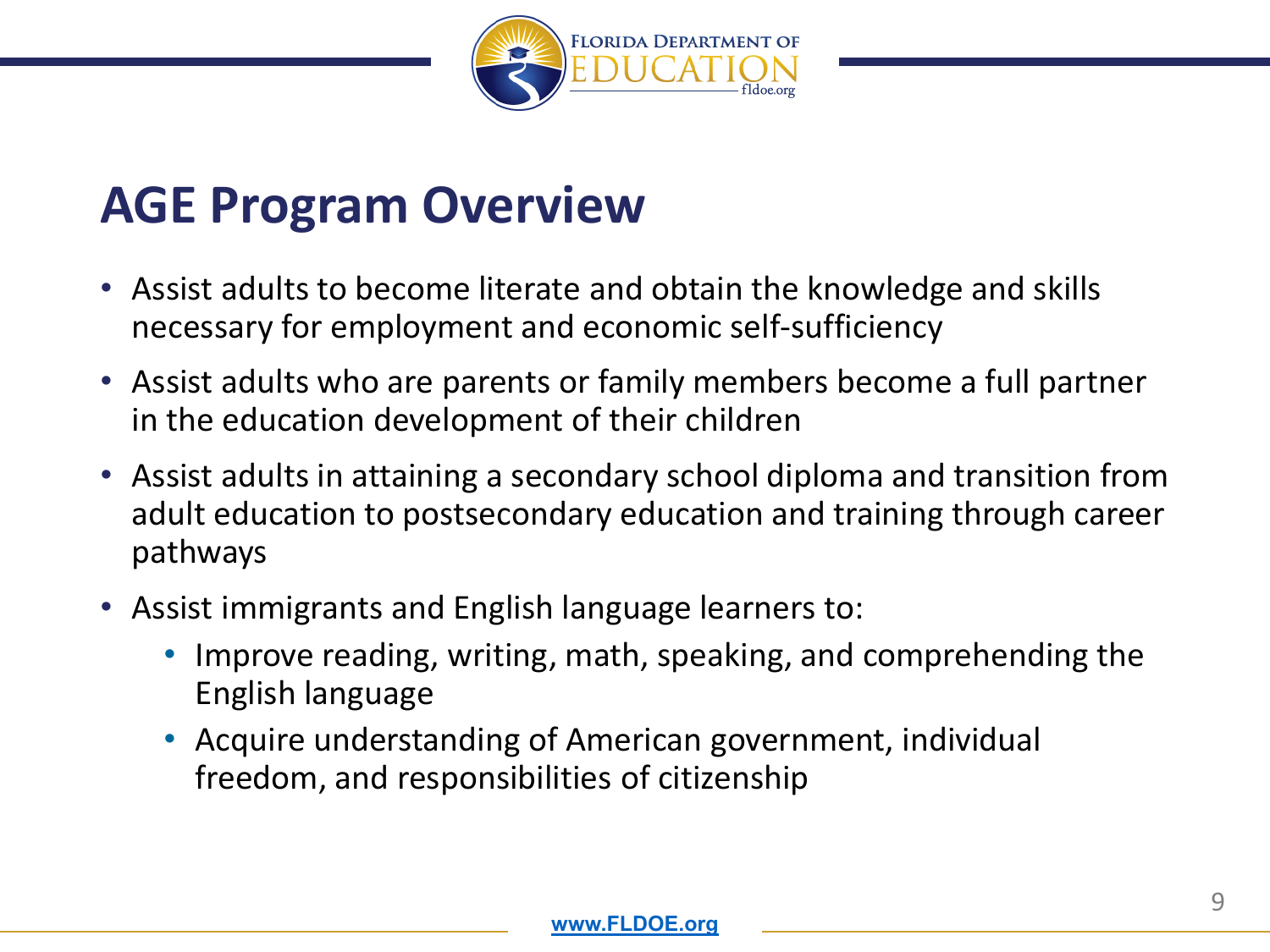

# **Requirements for Identification of NRS Participants**

The following requirements must be met to include a student as an NRS participant:

- Enrolled between July 1 and June 30 of the academic year
- At least one period of participation (POP) during the academic year
- 16 years of age or older
- Enrolled in an eligible NRS program (Adult ESOL, ELCATE, ABE, GED, or Adult High School)
- Enrolled in a minimum of 12 instructional hours
- Students must be reported with a valid gender (male or female) and identify at least one ethnicity or race.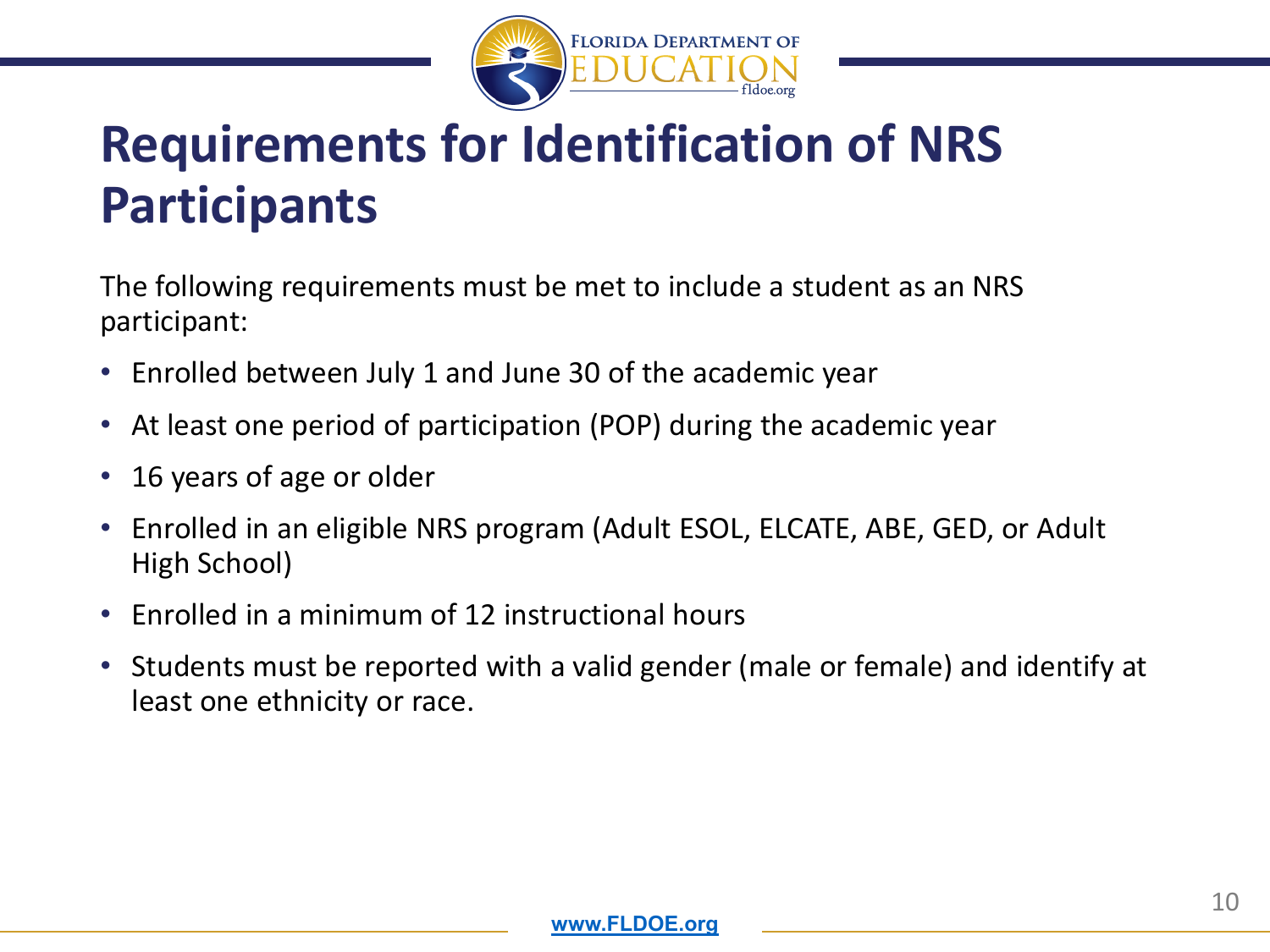

# **Florida's Standards-Based Instructional Programs**

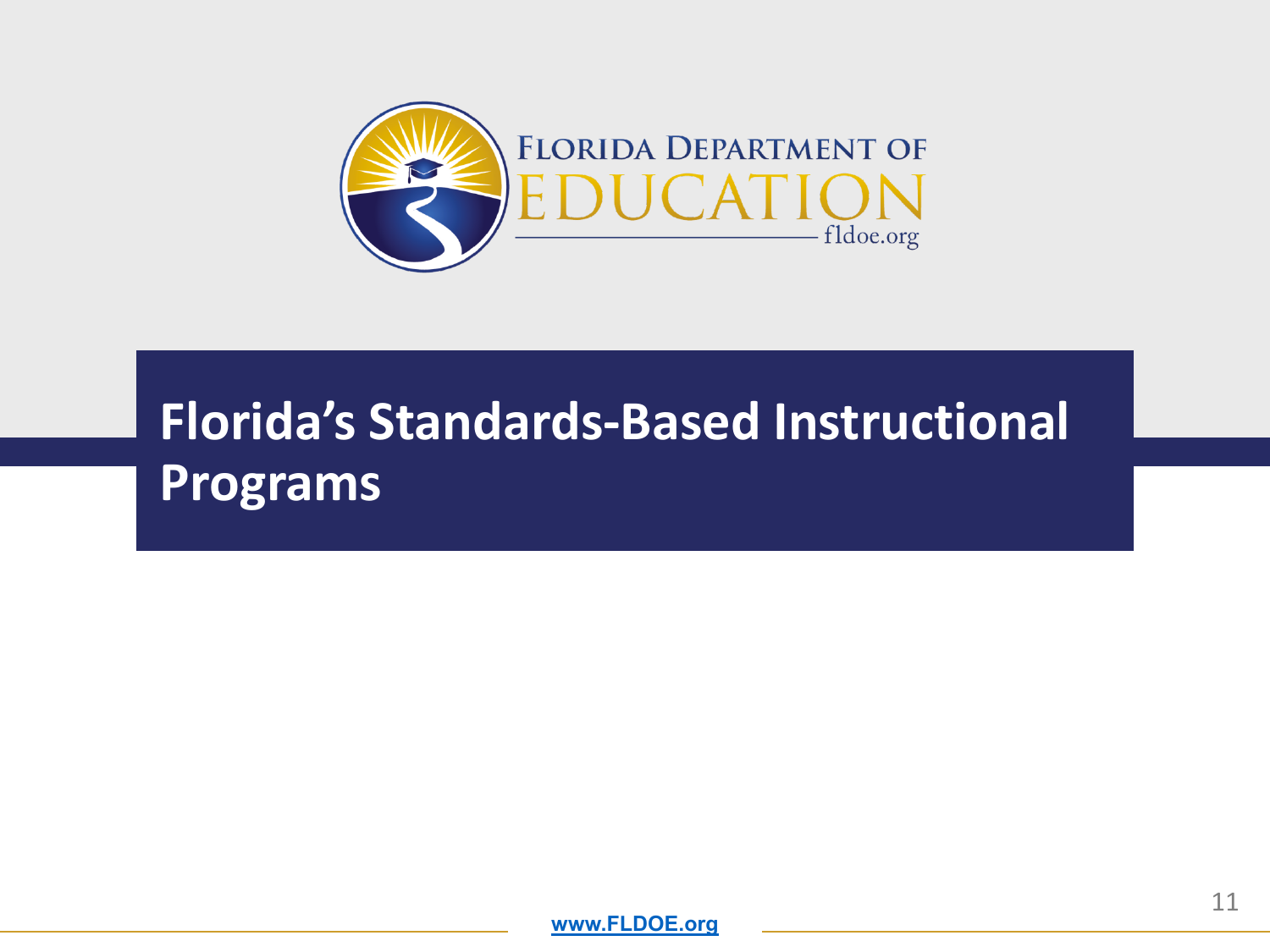

## **Florida's Federally Supported Instructional Programs**

| Program<br><b>Number</b> | <b>Program Name</b>                                                                                                | <b>NRS</b><br><b>Levels</b> |
|--------------------------|--------------------------------------------------------------------------------------------------------------------|-----------------------------|
| 9900000                  | Adult Basic Education (ABE): Reading (Levels 1-4),<br>Language Arts (Levels 1-4) and Mathematics<br>$(levels 1-4)$ | $1 - 4$                     |
| 9900010                  | <b>Adult High School</b>                                                                                           | $5-6$                       |
| 9900040                  | Adult English as a Second Language (ESOL)                                                                          | $1-6$                       |
| 9900050                  | <b>English Literacy for Career and Technical Education</b><br>(ELCATE)                                             | $5-6$                       |
| 9900130                  | General Education Development <sup>®</sup> (GED <sup>®</sup> ) Preparation<br>Program                              | $5-6$                       |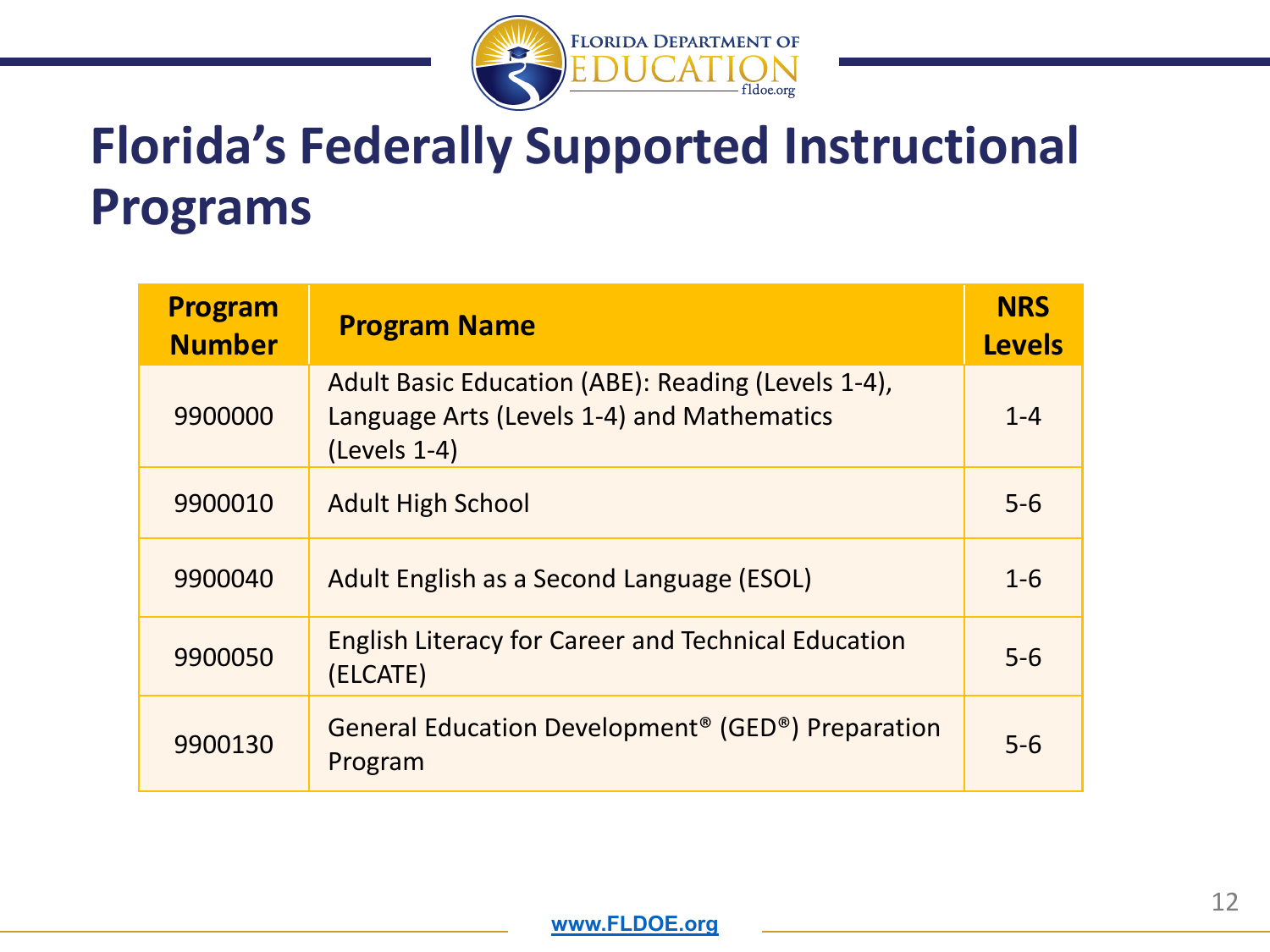

Marcia Maxwell

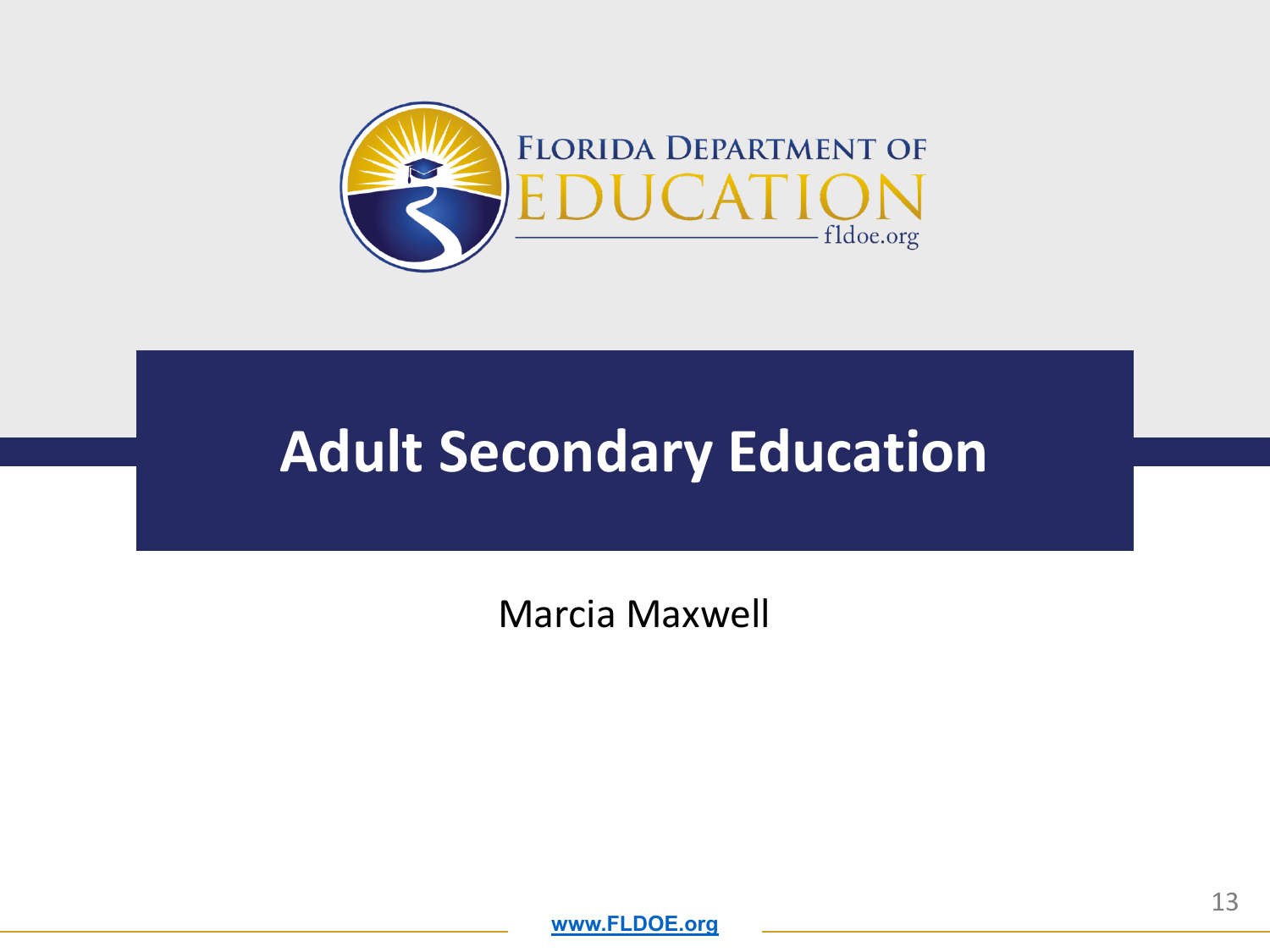

#### **Adult High School Program (Program #9900010)**

- Students must be officially withdrawn from the K-12 system, do not possess a state approved diploma, but may have been issued a Certificate of Completion, and are 16 years of age or older
- Must meet same criteria required for K-12 graduates, including passage of state required assessments, in order to receive a standard adult high school diploma
- Course offerings can include any course listed in Section 3 or 5 of the Course Code Directory
- Each course must be reported using both the adult education number (9900010) and the appropriate secondary course number
- 1 LCP can be reported for each .5 credit earned per course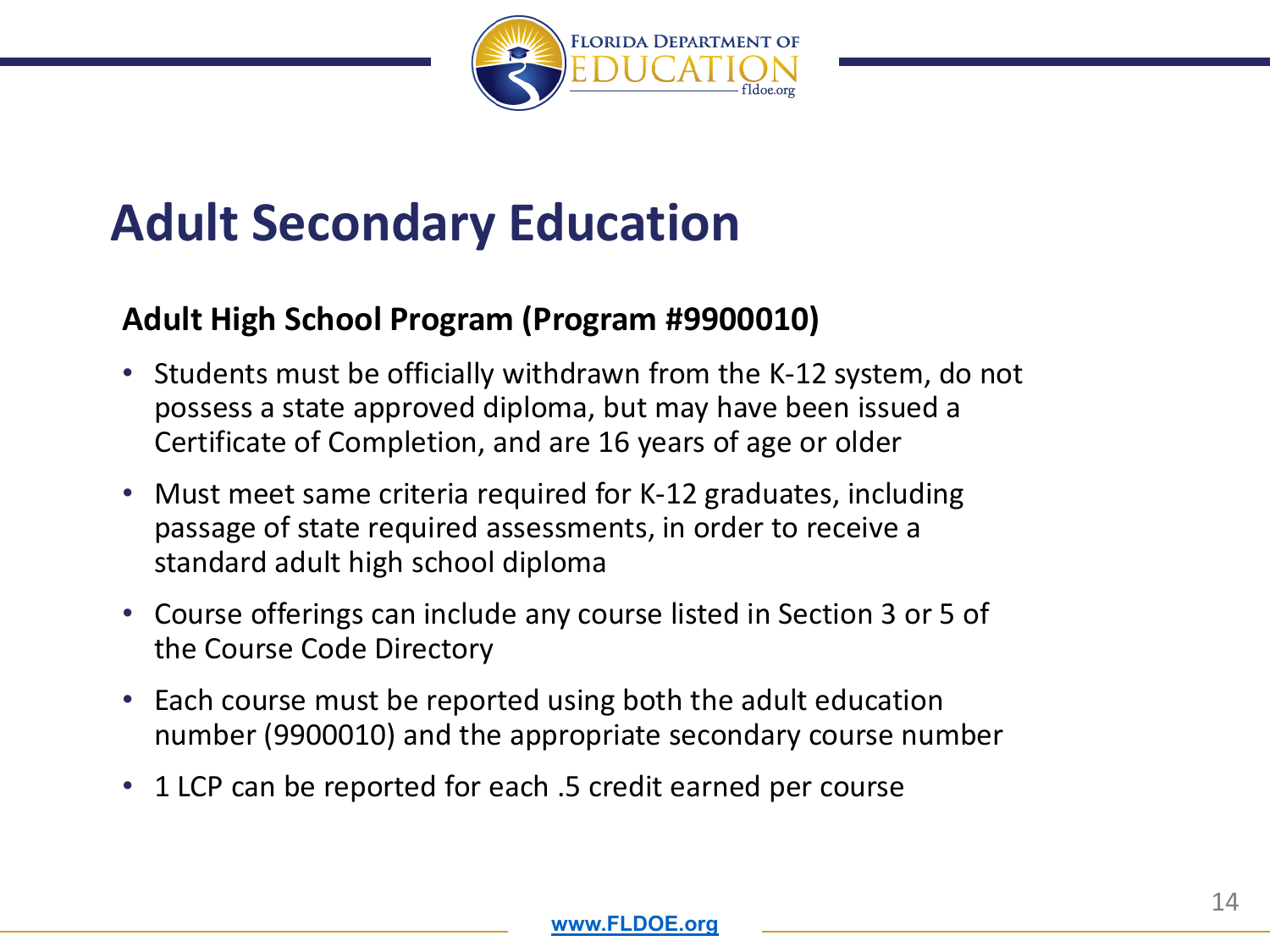

#### **Co-Enrolled Adult High School Program (Program #9900099)**

- Students who are currently enrolled as a K-12 student and are simultaneously taking high school core credits through an established adult high school program
- Students are limited to 2 core courses per year in order for the program to receive state funding
- Federal funds cannot be expended, and enrollments and completions cannot be included for AEFLA grant reporting
- A Co-Enrolled Course Eligibility List is posted each year (usually in May) with allowable courses for the upcoming school year
- Co-Enrollment regulations are determined as per s. 1011.80(10), F.S.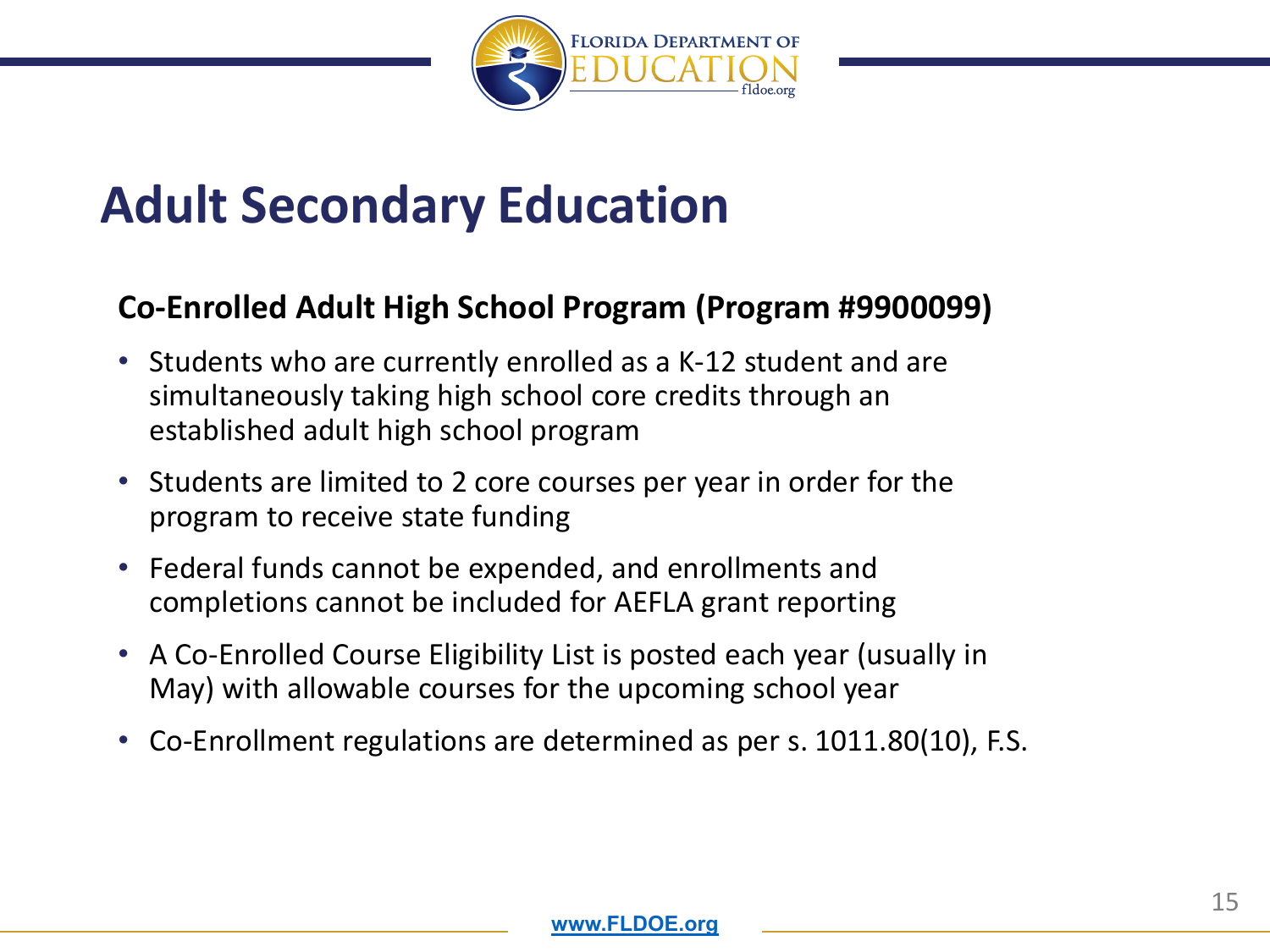

#### **GED® Preparation Programs (Program #9900130)**

- Six Sub Courses: Reasoning Through Language Arts (RLA), Mathematical Reasoning, Social Studies, Science, Comprehensive, and Integrated Comprehensive (GED-I)
- The Comprehensive course number (excluding GED-I) can be used to allow for enrollment in all GED® subset courses if the student scores at the NRS level of 5 or higher in either Reading or Math on a state approved assessment
- Students who successfully pass each of the four subtests will be awarded a State of Florida High School Diploma, which as per s. 1003.435, F.S., has equal status with other high school diplomas for all state purposes, including admission to public postsecondary institutions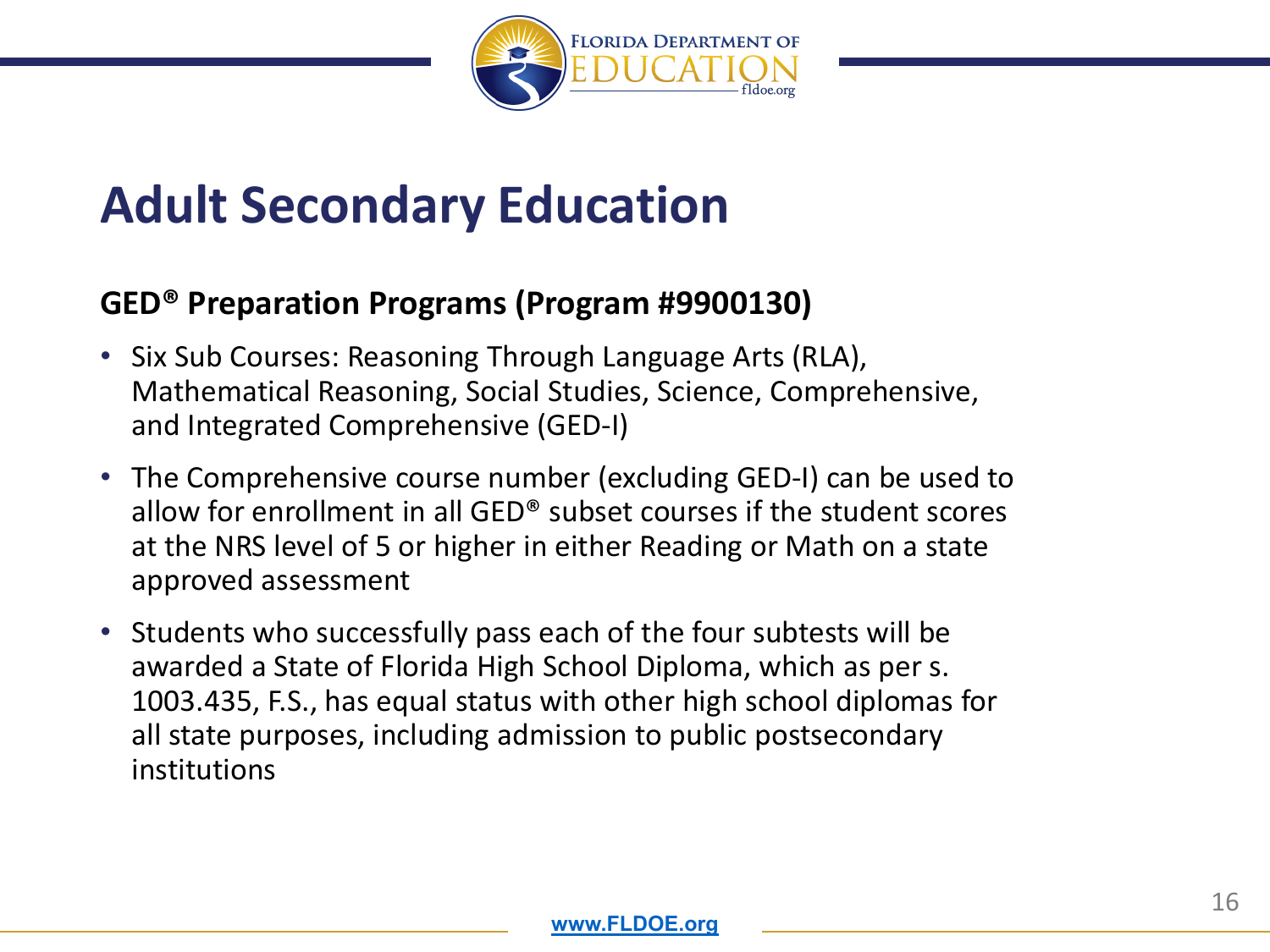

# **ABE, Adults with Disabilities, Corrections, DJJ**

Patrick Wright

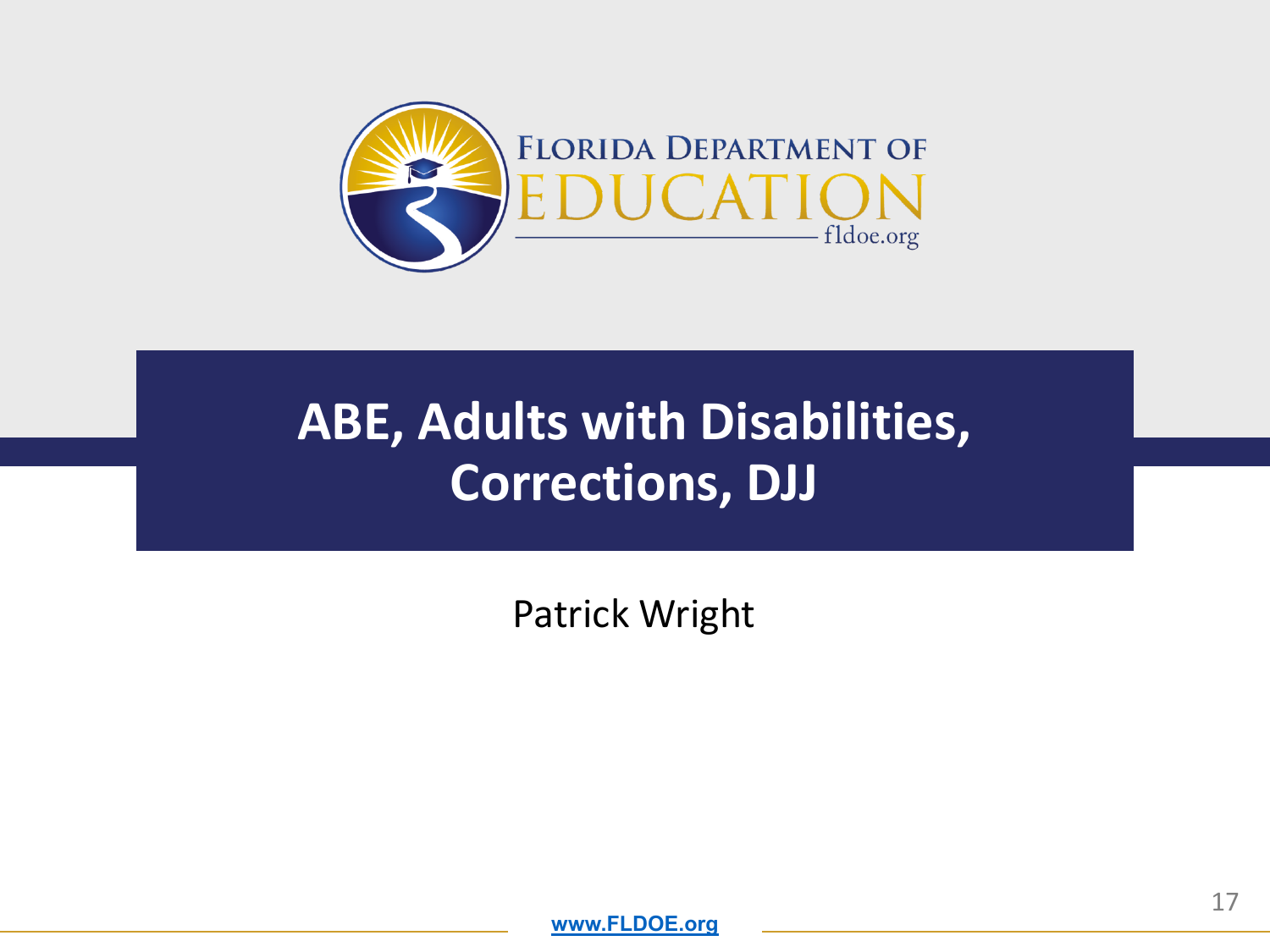

#### **New Team Member**

Welcome Patrick Wright to the Adult Education team!

- [Patrick.Wright@fldoe.org](mailto:Patrick.Wright@fldoe.org)
- (850) 245-9224

Areas of focus:

- ABE
- Adults with Disabilities
- Corrections
- DJJ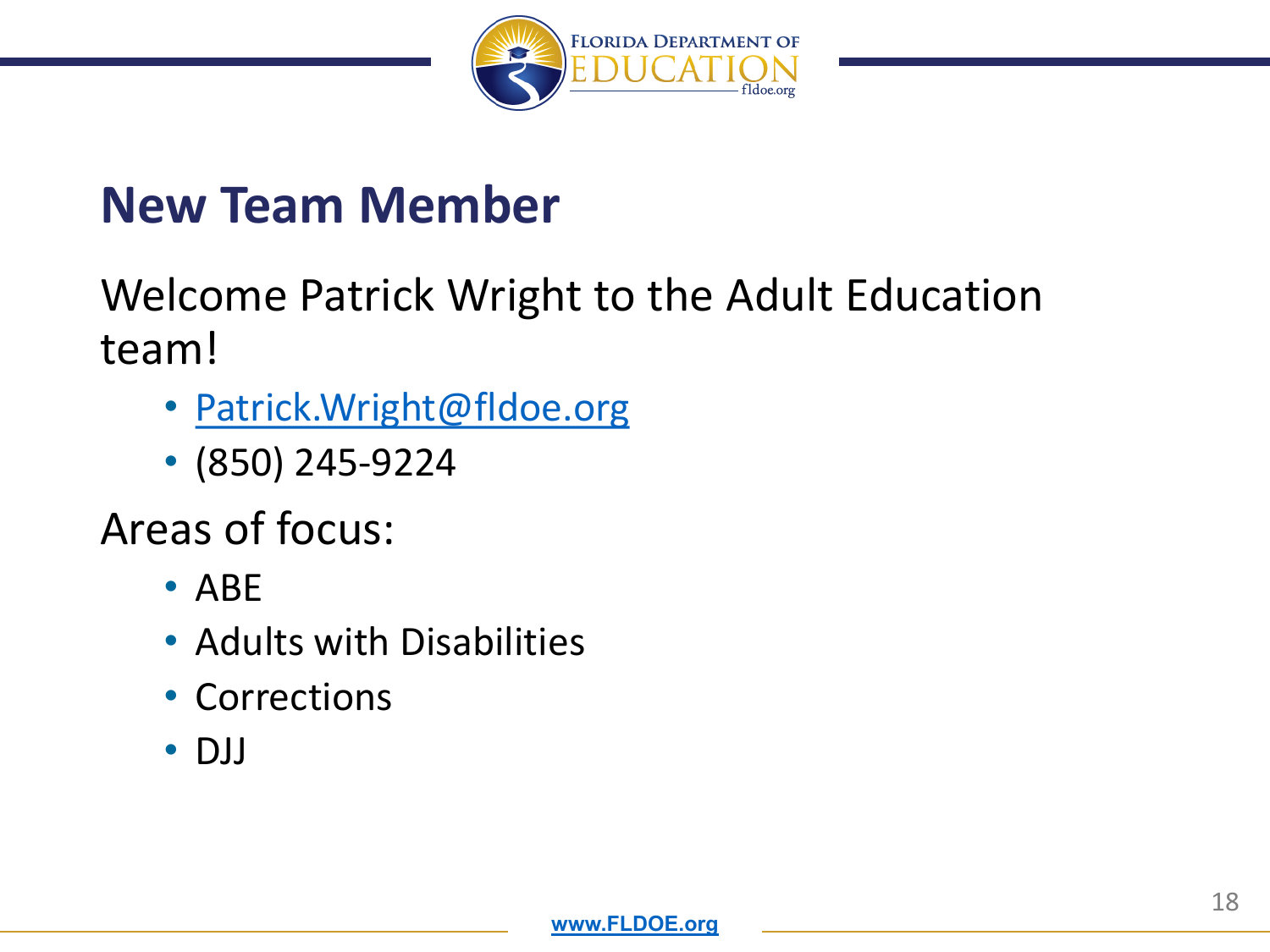

### **IET and TABE Assessment**

Lisa Williams

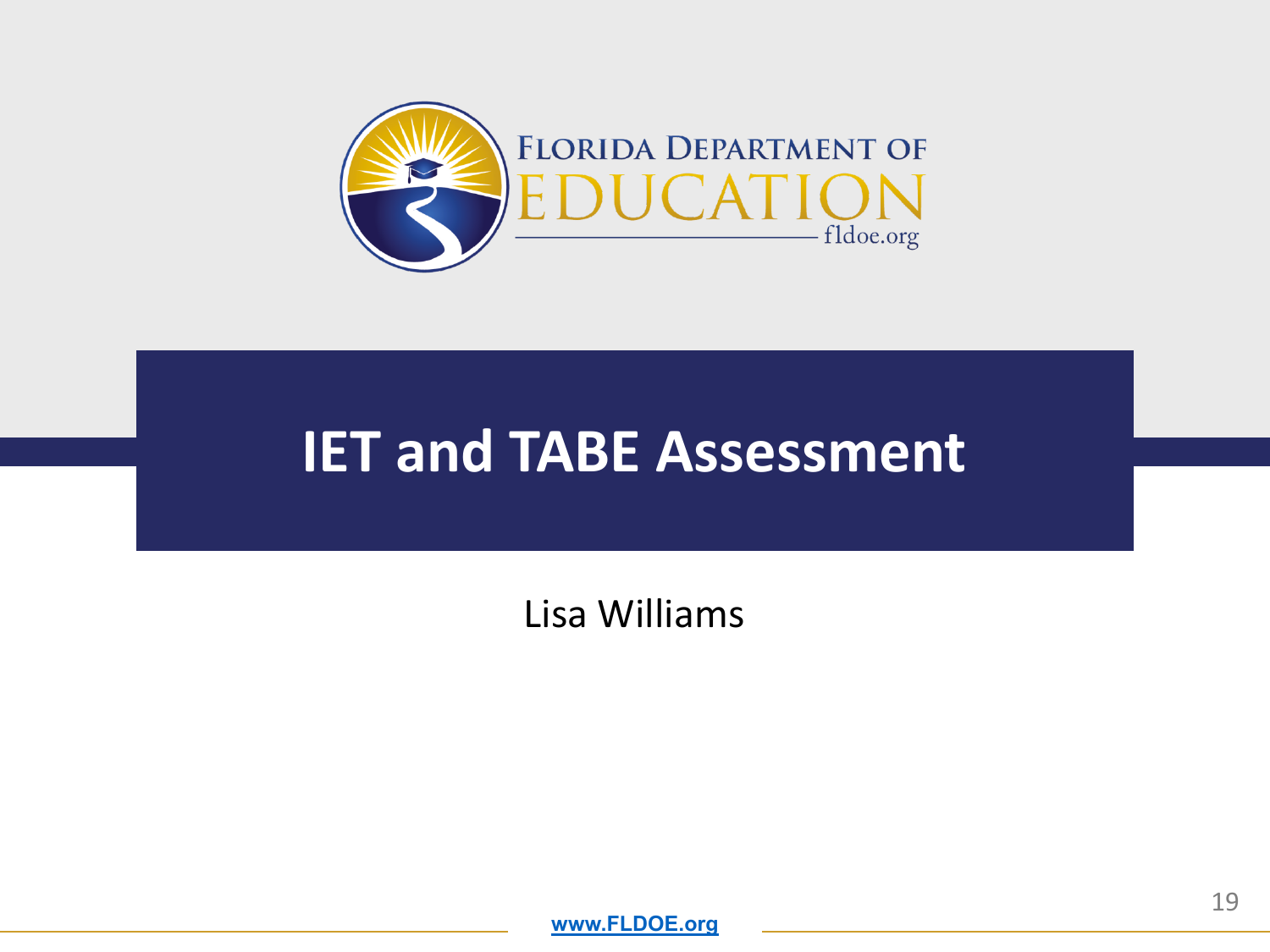

# **TABE 11 & 12 Modules**

- Certification and Recertification Training
- TABE 11 & 12 Interpreting Reports
- All modules are posted on [www.floridaipdae.org](http://www.floridaipdae.org/) ▶ Create a Portal Login Account **≻Free**
- Contact: Lisa Williams [Lisa.Williams@fldoe.org](mailto:Lisa.Williams@fldoe.org) 850.245.7884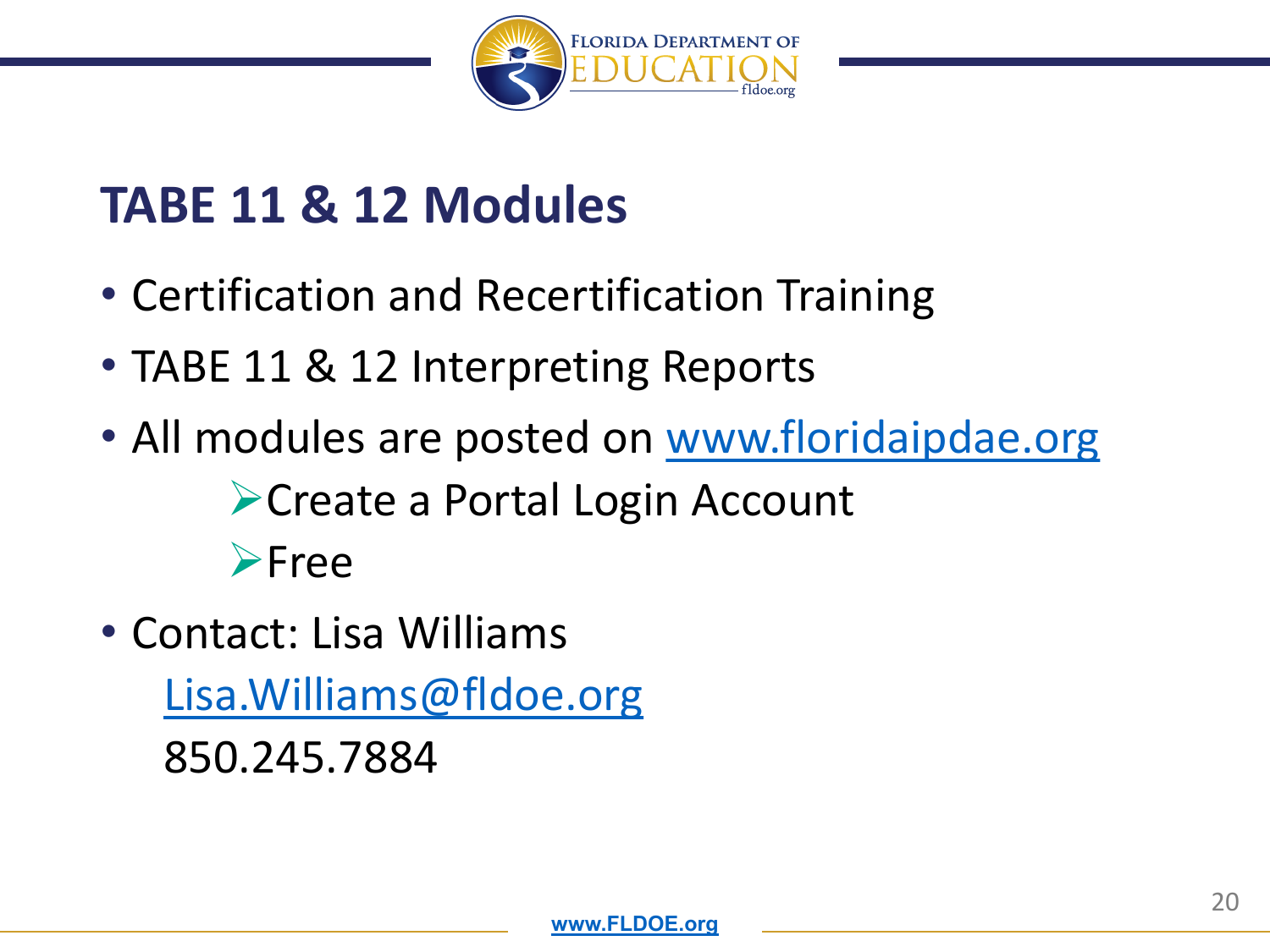

#### **TABE 11 & 12 New Reporting Features**

- Phase I "Possible Points and Points Earned" columns
- Phase II "Needs Improvement" column added to identify specific skills students need to work on
- Phase III New portal launch to include and interactive reporting system. Provides the capability to aggregate or disaggregate students into various groups for personalized reports. (Available late Fall 2019)

www.Tabetest.com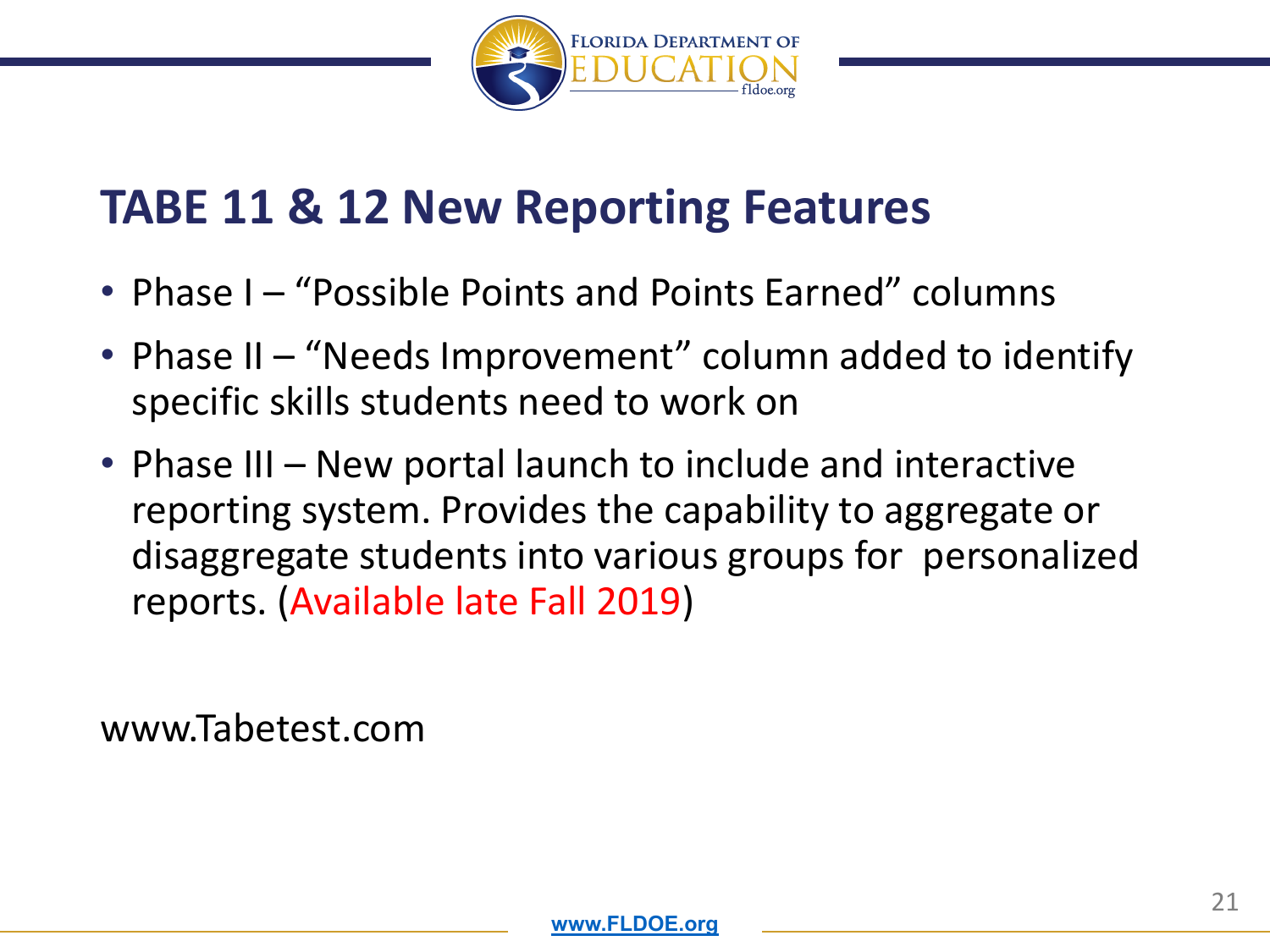

### **TABE 11 & 12 Updates**

- Federal approval received to reduce the testing times – details will be posted early next week
- TABE CLAS-E will be added to the Insight online platform by the end of the year to allow testing of ESL students both online and paper options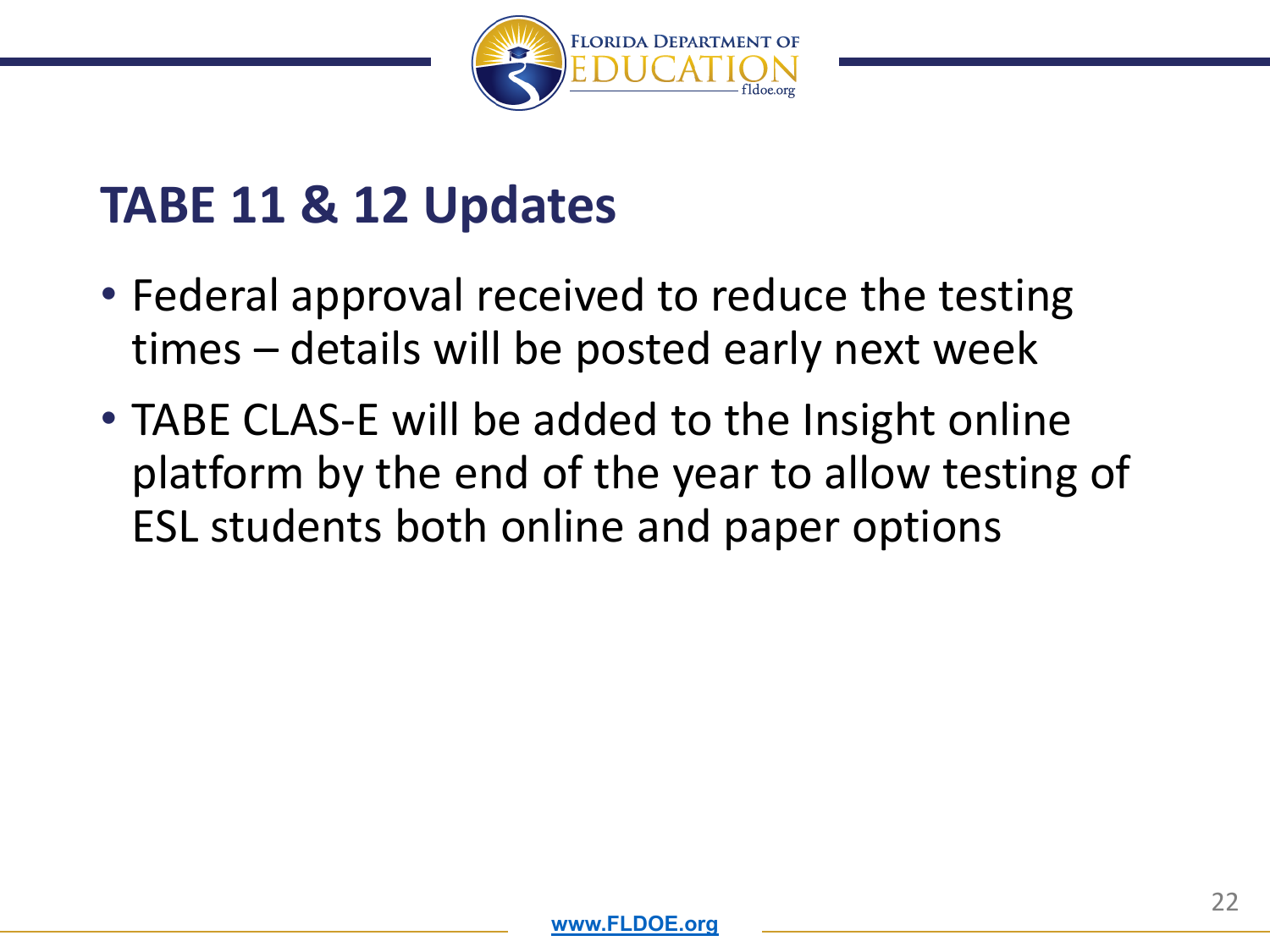

### **TABE 11 & 12 and/or CASAS**

- If you are switching to CASAS to assess Reading and Math for Adult Basic Education, please send me an email: [Carol.Bailey@fldoe.org](mailto:Carol.Bailey@fldoe.org)
- We are trying to determine how much professional development is needed in the upcoming year on CASAS for ABE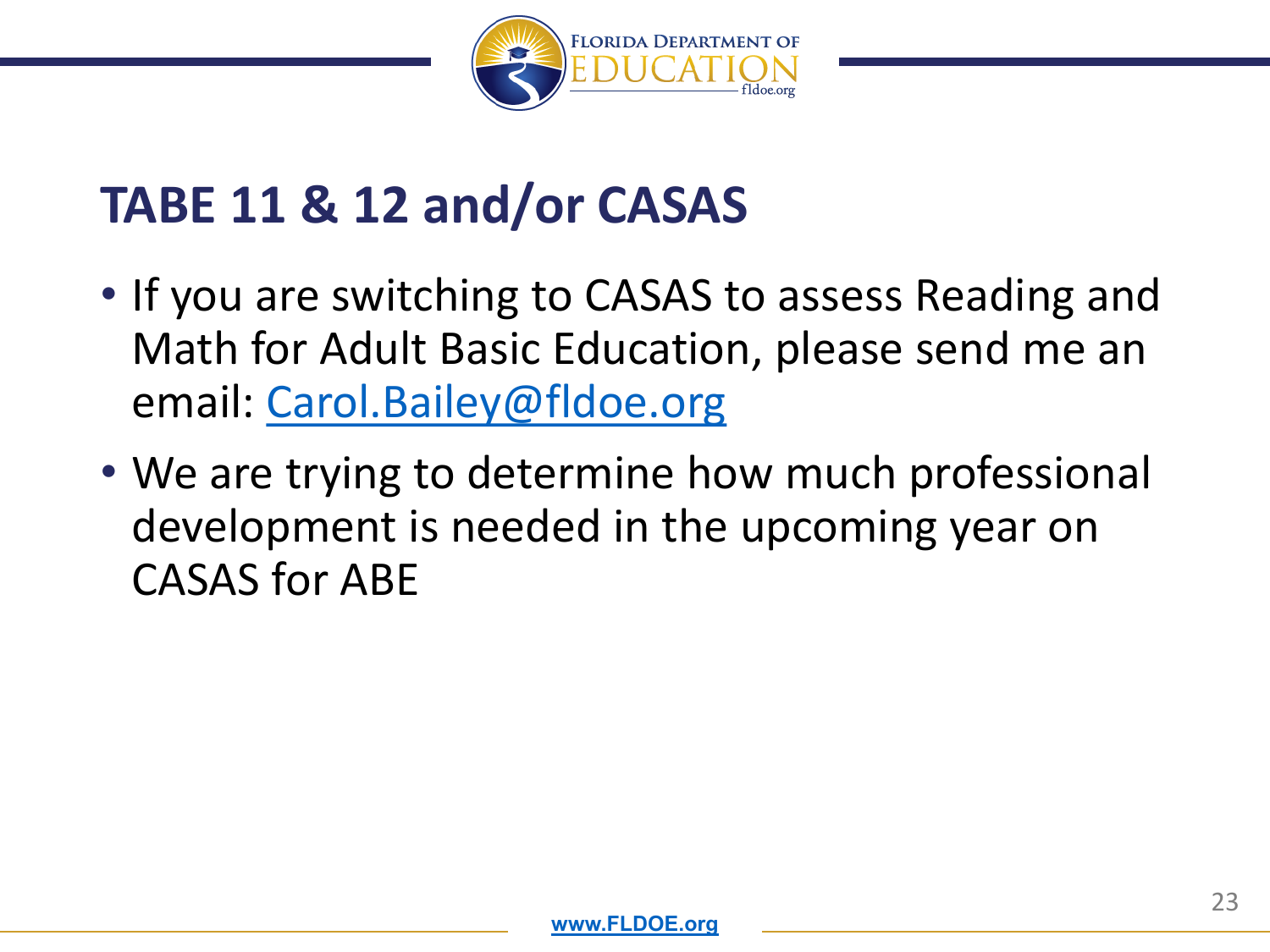

# **What is the Integrated Education and Training Program (IET)?**

Workforce Innovation and Opportunity Act (WIOA) definition:

It is a service approach that provides adult education and literacy activities *concurrently* and *contextually* with workforce preparation activities and workforce training for a specific occupation or occupational cluster for the purpose of education and career advancement.

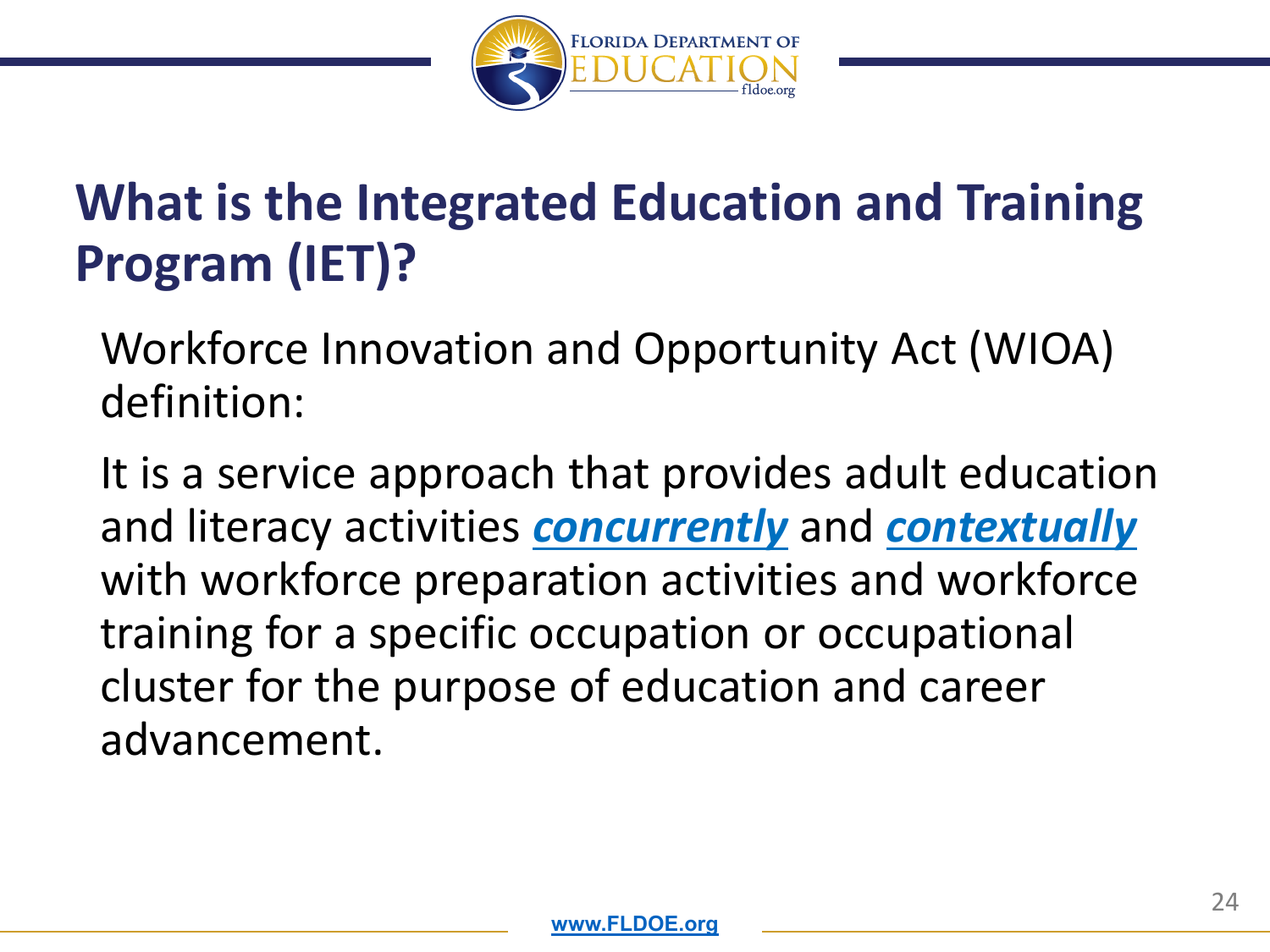

#### **Closing Florida's Skill Gap: Florida's Integrated Education and Training System (IET)**

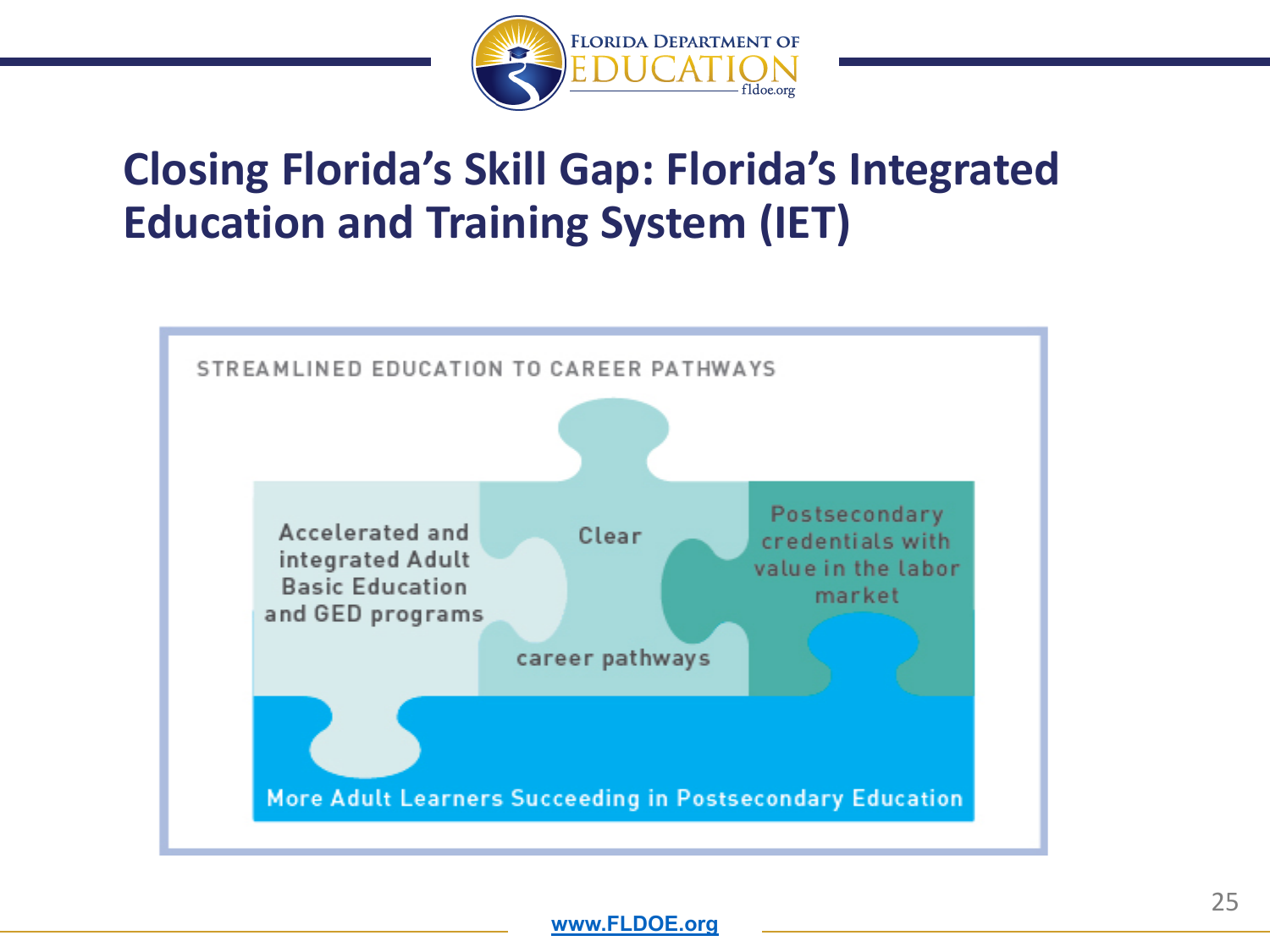

# **ELCATE**

The ELCATE course number must only be used for those students who simultaneously enroll in ELCATE and a career and technical course.

- ELCATE students are English language learners who function at EFL 5 and 6
- Must withdraw from adult ESOL before enrolling in ELCATE
- Students who have attained a high school diploma or postsecondary degree or credential in their home country or elsewhere are permitted to enroll in the ELCATE course if they place into NRS EFL 5 or 6 as measured by a stateapproved assessment in accordance with Rule 6A-6.014 F.A.C.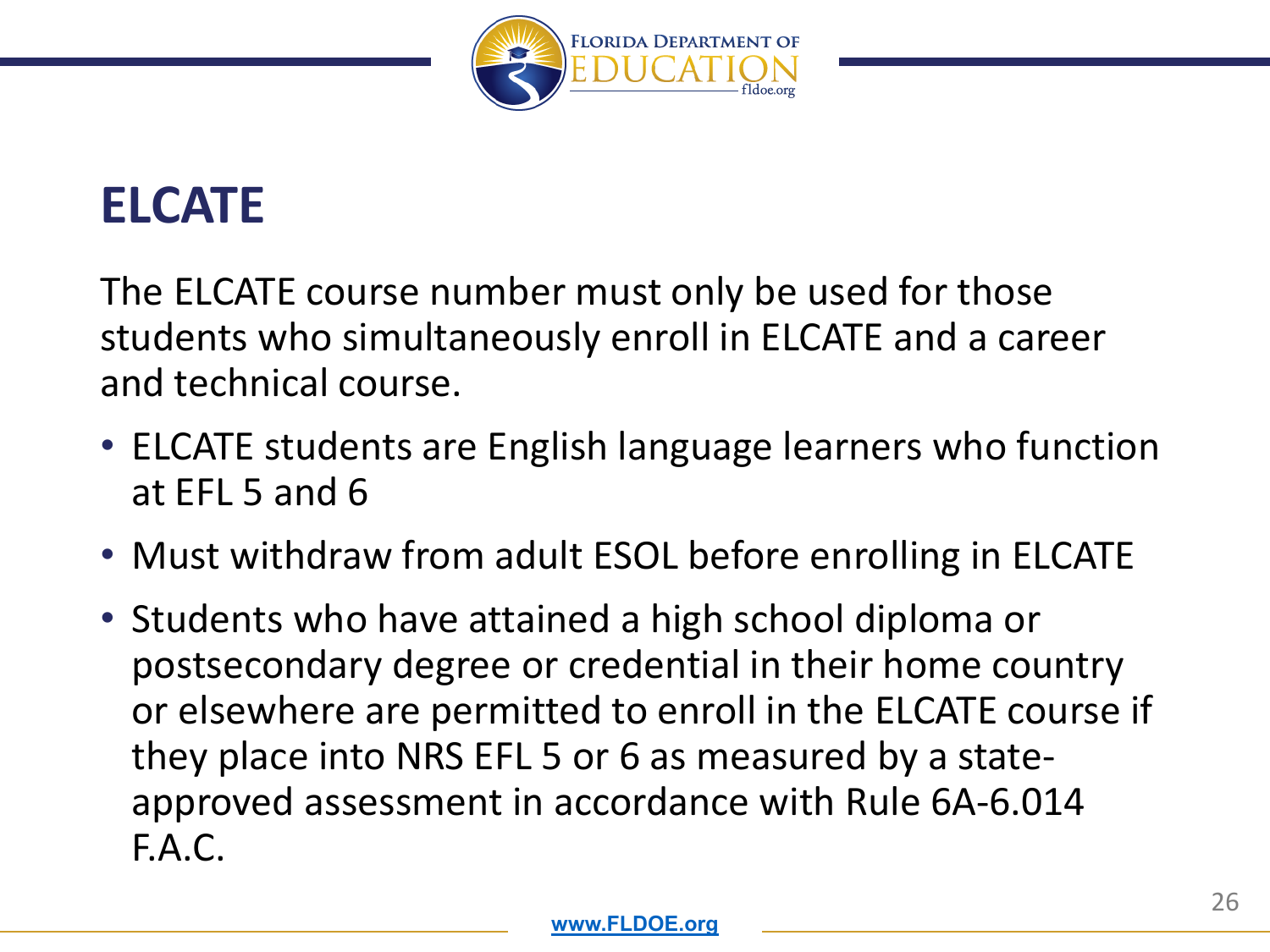

# **GED® Integrated**

- The GED<sup>®</sup> Integrated course number must only be used for those students who simultaneously enroll in GED® Integrated and a career and technical course simultaneously.
- Must test at or above the  $9<sup>th</sup>$  grade level in at least two of the content areas (reading, language arts or math) in order to be eligible to enroll in this course. Assessments used to determine educational functioning level must be administered in accordance with Rule 6A-6.014 F.A.C.
- Must be 16 years of age or older, legally withdrawn from K12 system and does not have a State of Florida diploma.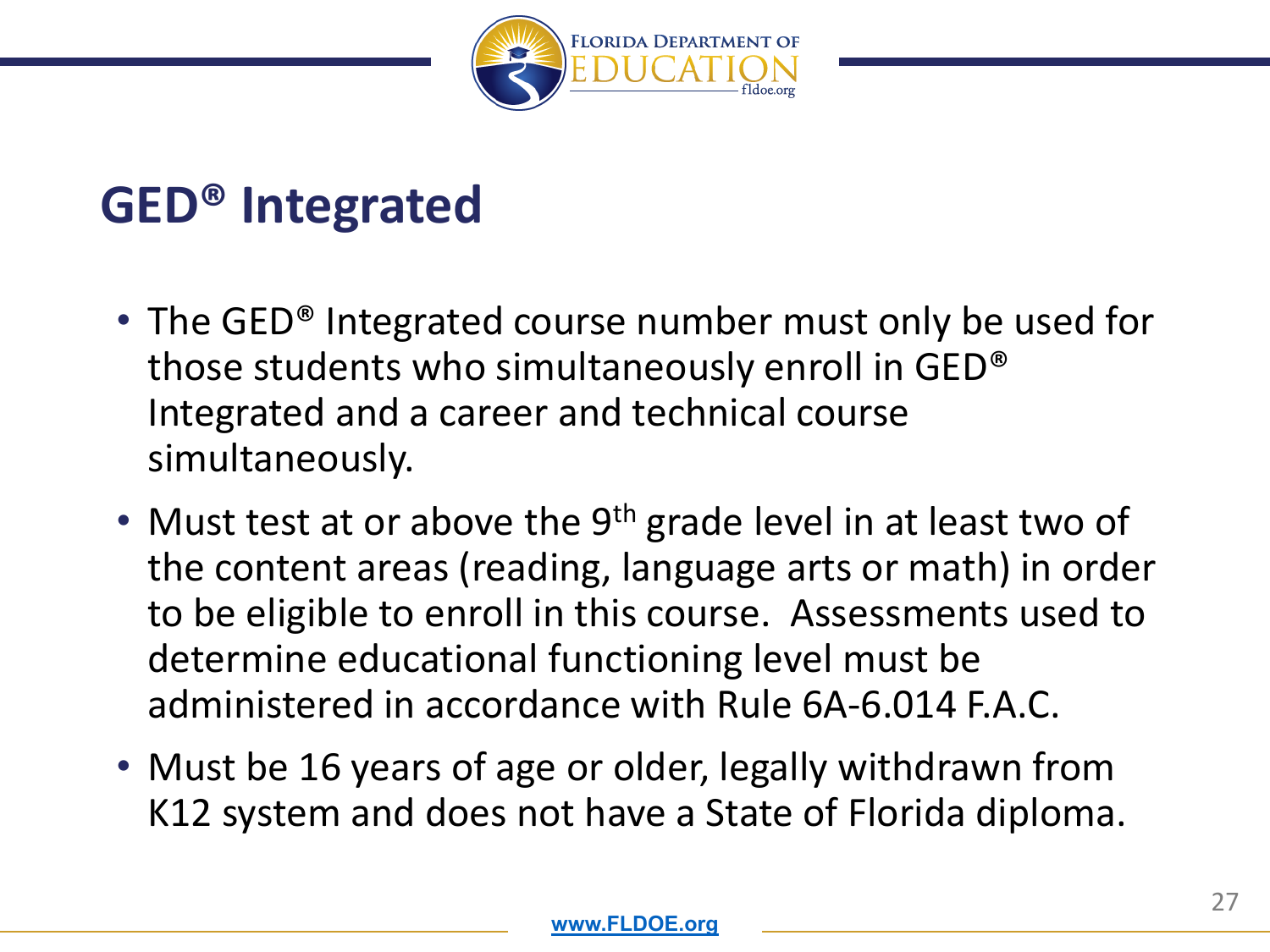

# **ESOL and CASAS**

Philip Anderson

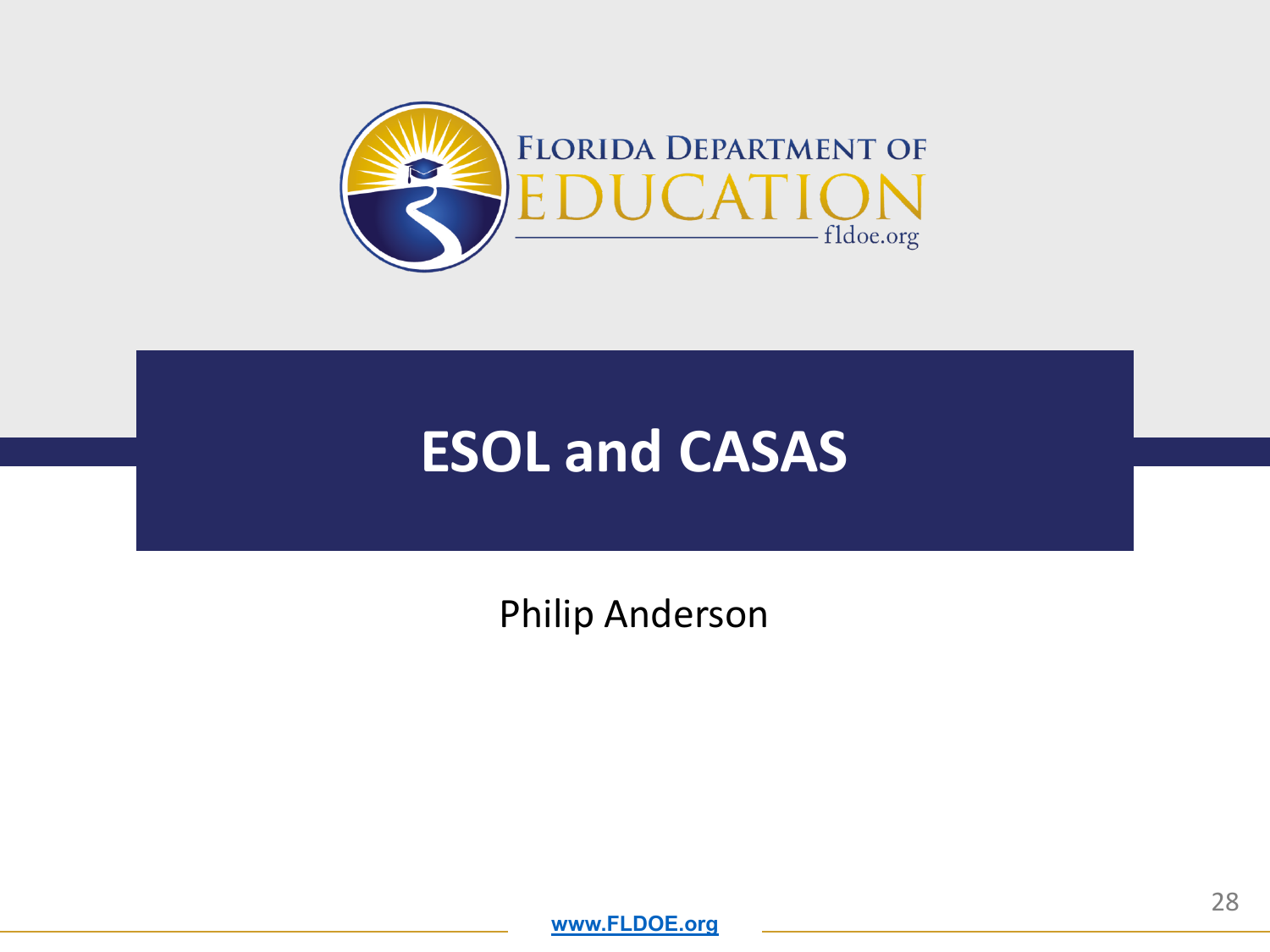

# **CASAS NRS Approved Assessments for ABE Reading**

- Reading GOALS is approved by the NRS through February, 2025
- Programs must use these 900 series for reporting purposes: 901R/902R, 903R/904R, 905R,/906R, and 907R/908R
- Reading GOALS is available for the 2019-2020 reporting year
- Pre- and post-tests must be done in the same series
- [See CASAS website at https://www.casas.org/product](https://www.casas.org/product-overviews/assessments/reading-goals)overviews/assessments/reading-goals for webinars on Reading GOALS
- For more information:
	- CASAS website: [www.casas.org](http://www.casas.org/)
	- CASAS telephone: 800-255-1036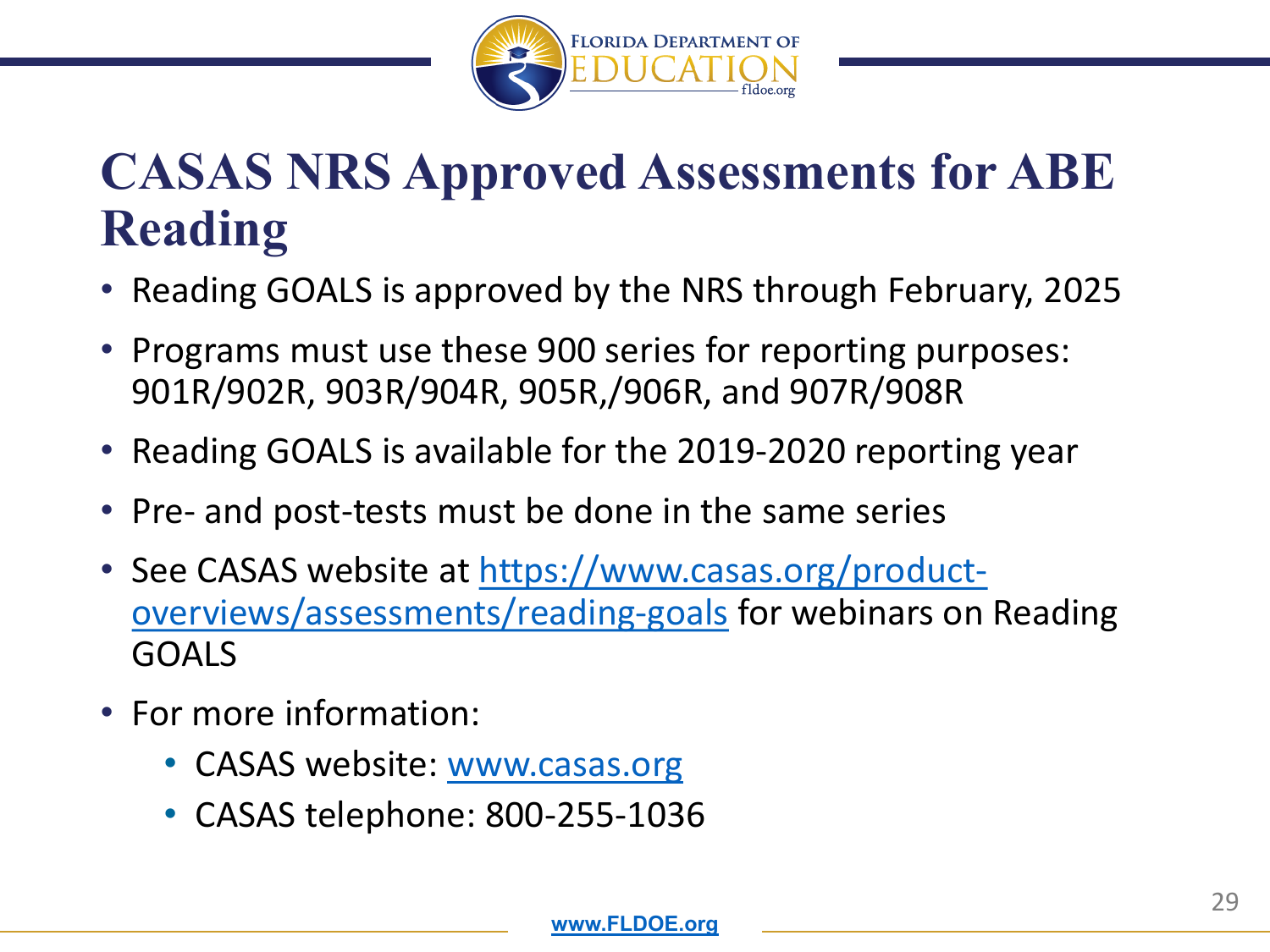

#### **CASAS NRS Approved Assessments for ABE Mathematics**

- The new math test, Math GOALS, has been approved by NRS through February, 2022
	- Adult education programs must use only the approved forms and computer-based delivery formats:
		- (1) Comprehensive Adult Student Assessment System (CASAS) Math GOALS Series. Forms 913M, 914M, 917M, and 918M are approved for use on paper and through a computer-based delivery format. You must pre- and post-test using the same assessment series.
- 
- Math Goals assessment is available for the 2019-2020 reporting year<br>• See CASAS website at https://www.casas.org/product-• See CASAS website at <u>https://www.casas.org/product-</u> overviews/assessments/reading-goals for webinars on Math GOALS
- For more information:
	- CASAS website: [www.casas.org](http://www.casas.org/)
	- CASAS telephone: 800-255-1036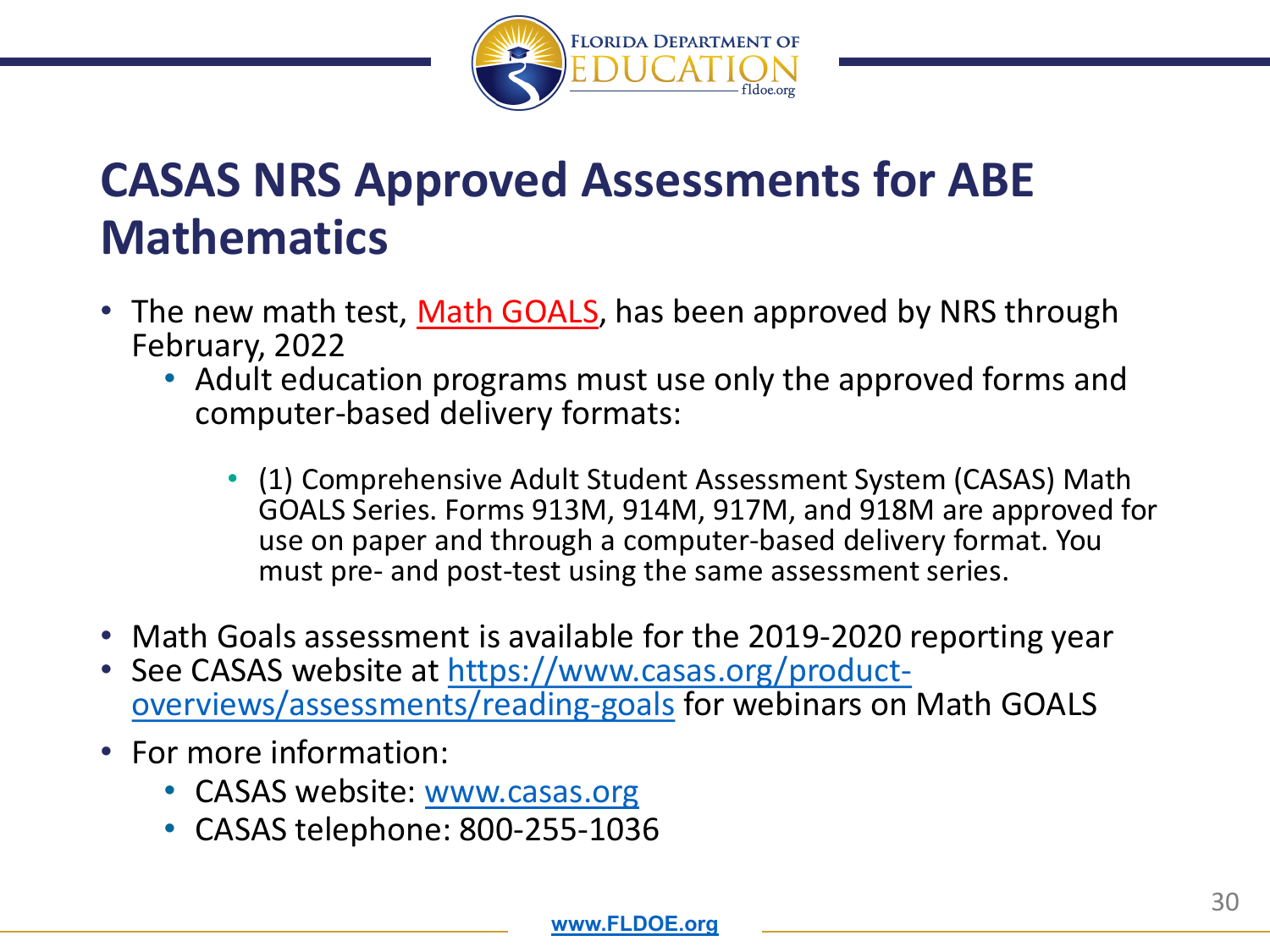

### **ESOL Updates**

- Upcoming training opportunities
- CASAS Certification and the FDOE Policies

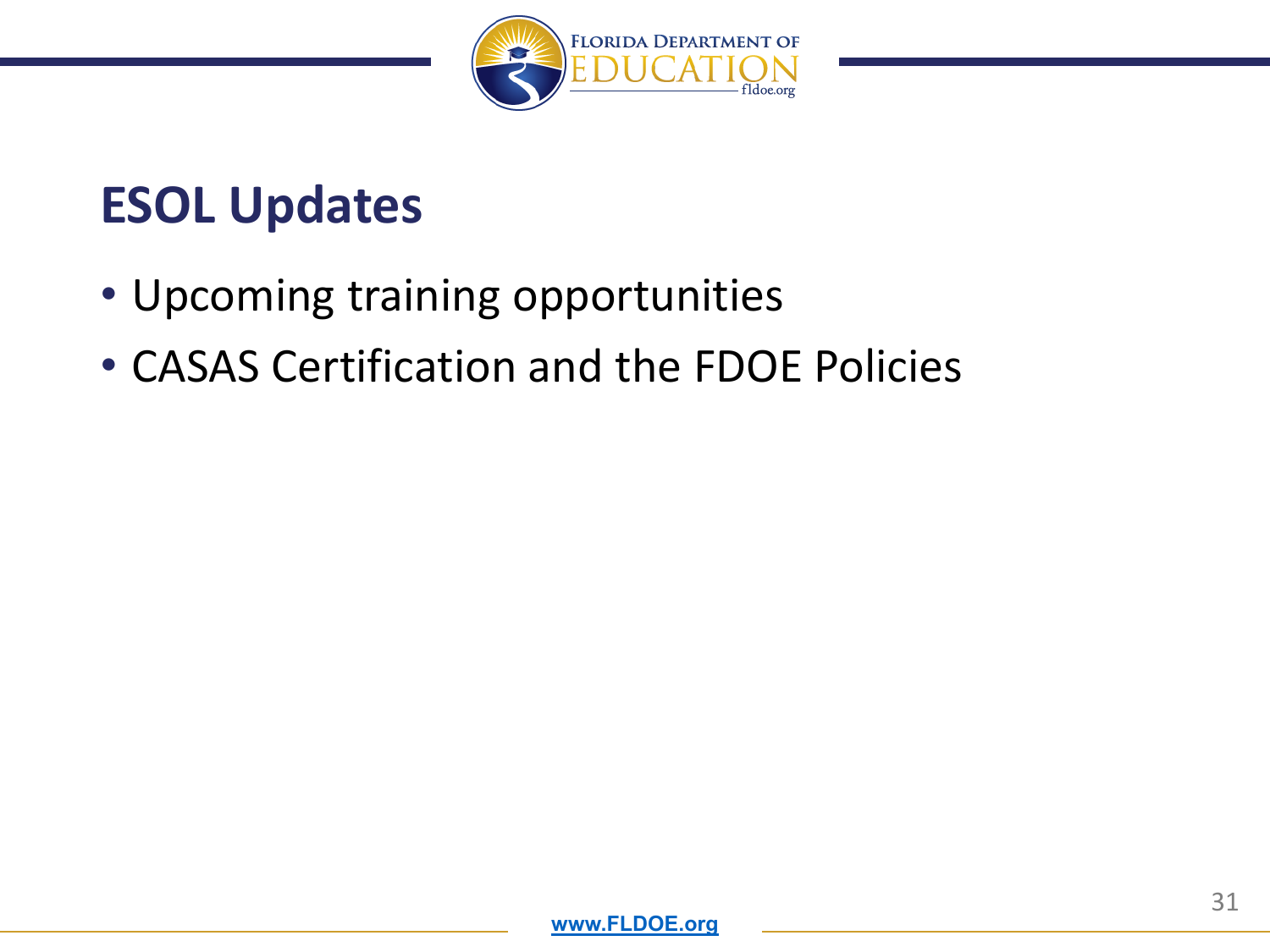

# **Professional Development and Resources**

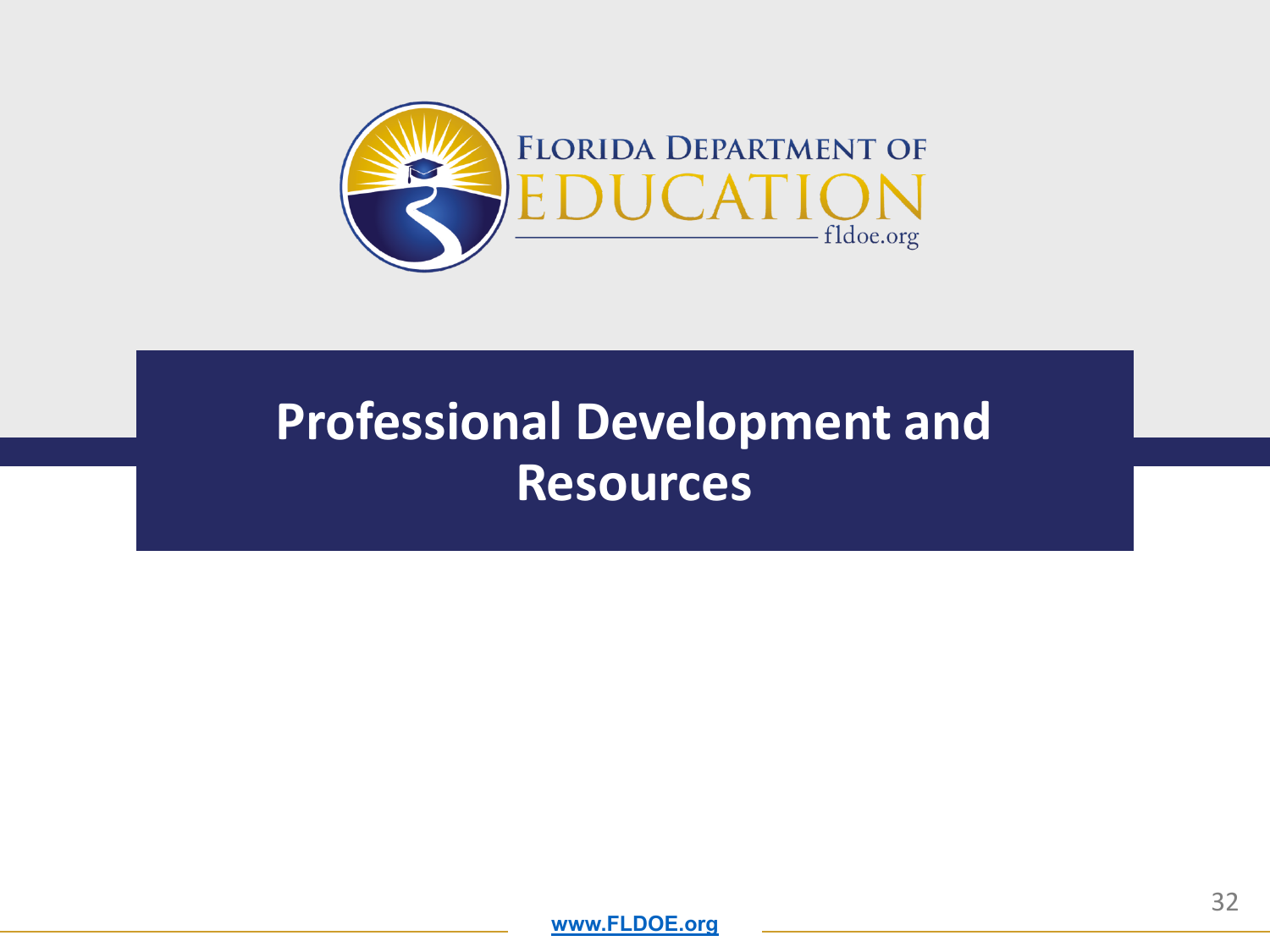

### **Professional Development**

- IPDAE Webinars:<https://www.floridaipdae.org/>
- Florida Literacy Coalition Webinars: https://floridaliteracy.org/literacy\_resources\_webinars.ht ml
- ACE of Florida:<https://aceofflorida.org/>
- LINCS Online Courses: [https://lincs.ed.gov](https://lincs.ed.gov/)
- Coalition on Adult Basic Education:<https://coabe.org/>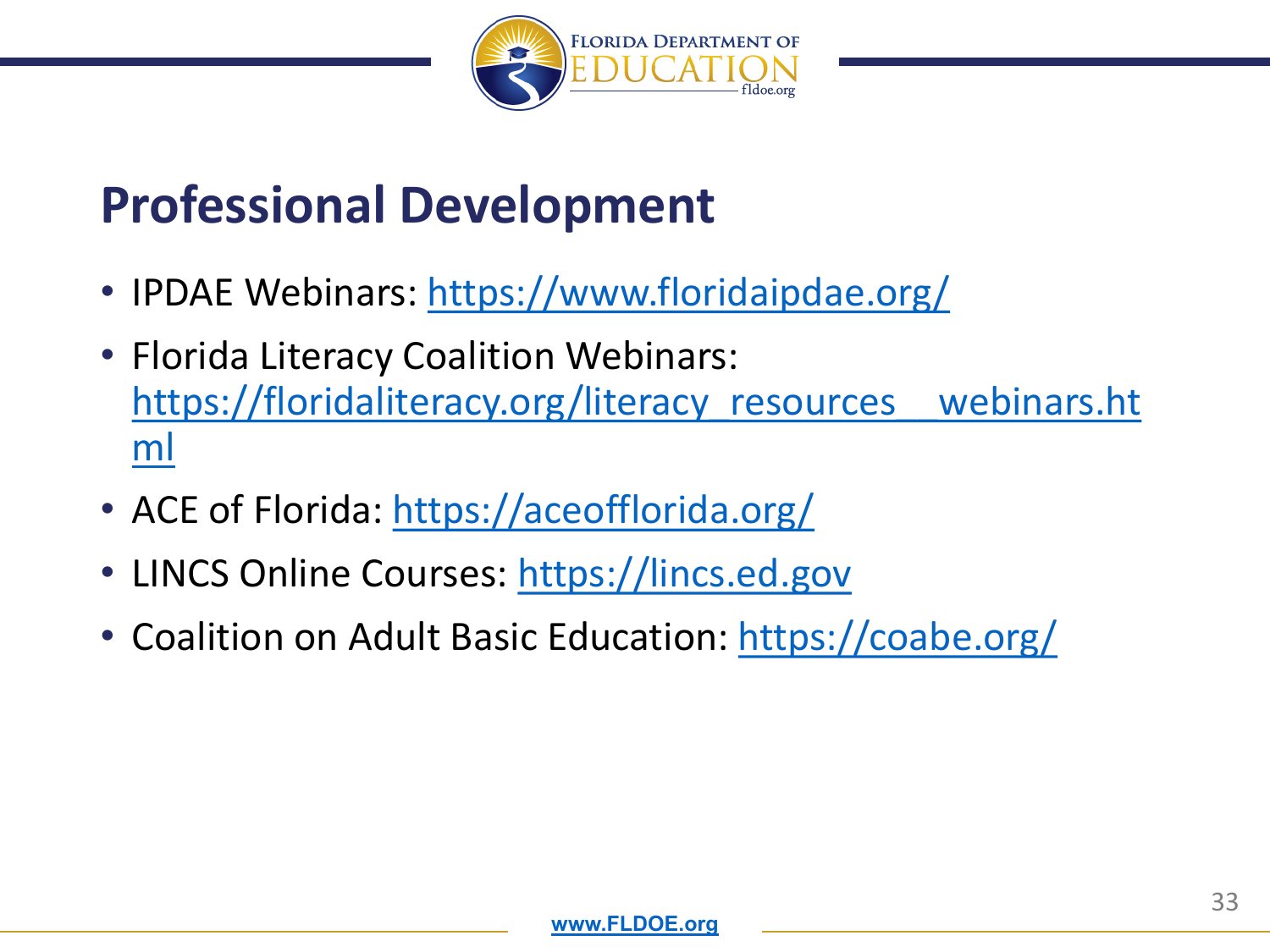

# **Florida Department of Education Website**

- [Adult Education: http://www.fldoe.org/academics/career](http://www.fldoe.org/academics/career-adult-edu/adult-edu/)adult-edu/adult-edu/
- Program & Accountability Performance Resources: [http://www.fldoe.org/academics/career-adult-edu/adult](http://www.fldoe.org/academics/career-adult-edu/adult-edu/resources.stml)edu/resources.stml
- Adult Education Curriculum Frameworks: [http://www.fldoe.org/academics/career-adult-edu/adult](http://www.fldoe.org/academics/career-adult-edu/adult-edu/2019-2020-adult-edu-curriculum-framewo.stml)edu/2019-2020-adult-edu-curriculum-framewo.stml
- Technical Assistance Papers: [http://www.fldoe.org/academics/career-adult-edu/adult](http://www.fldoe.org/academics/career-adult-edu/adult-edu/technical-assistance-papers.stml)edu/technical-assistance-papers.stml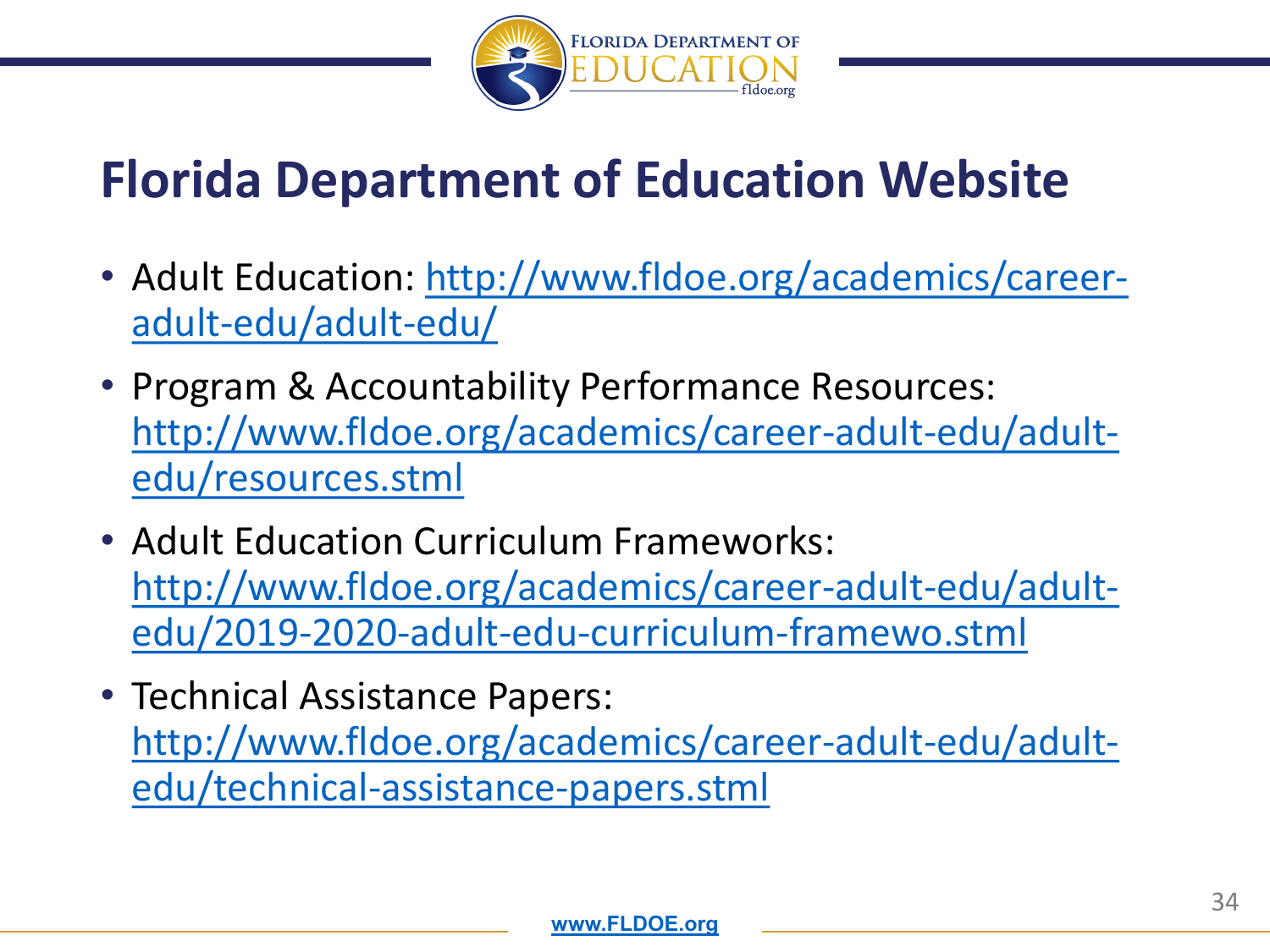

# **Advice from the Experts**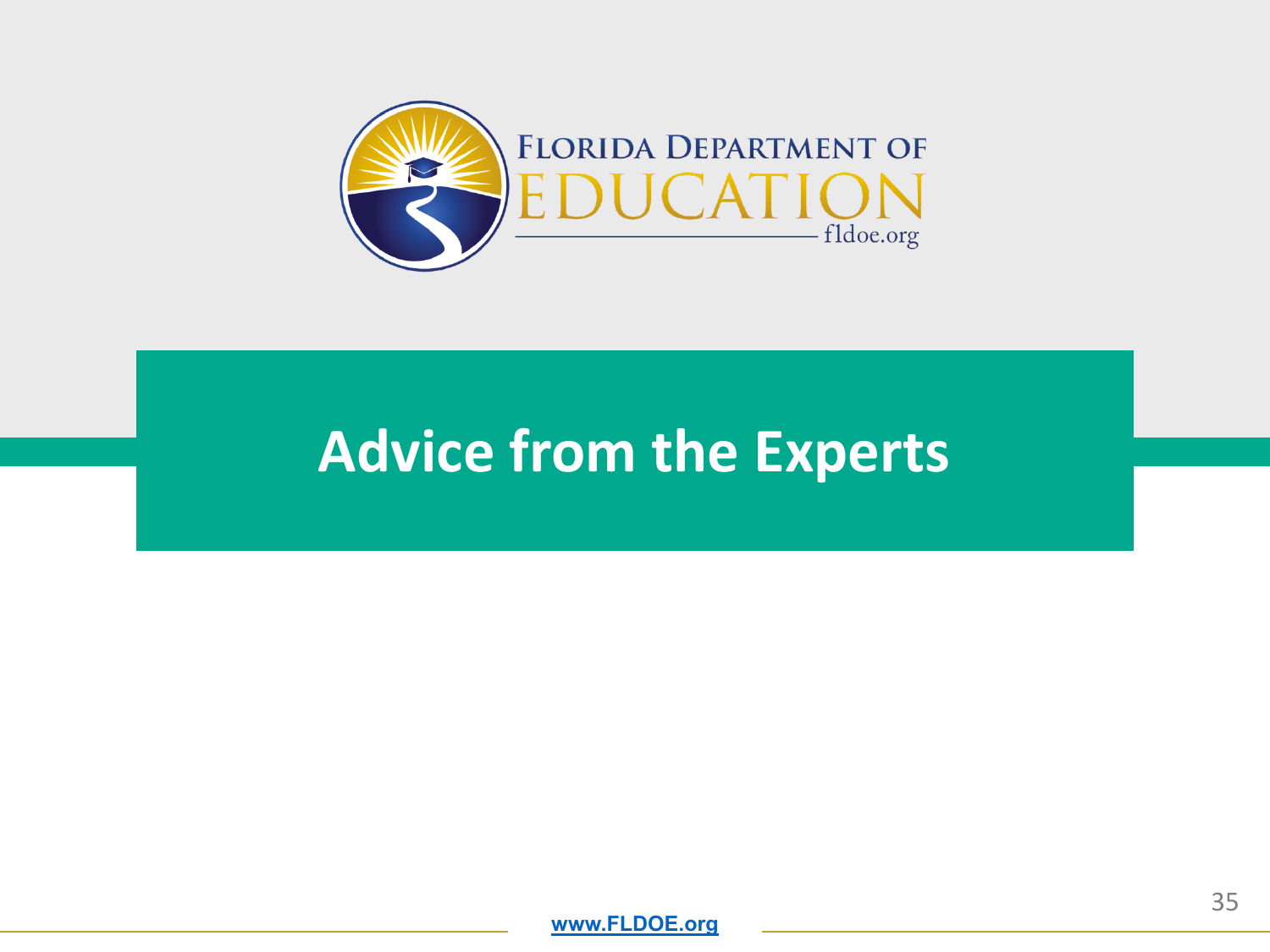

### **Panel Experts**

- Melanie Stefanowicz
- Julie Falt
- Ariel Pechokas
- Neeta Rancourt
- Trevor Tyler
- Jesse Wolfe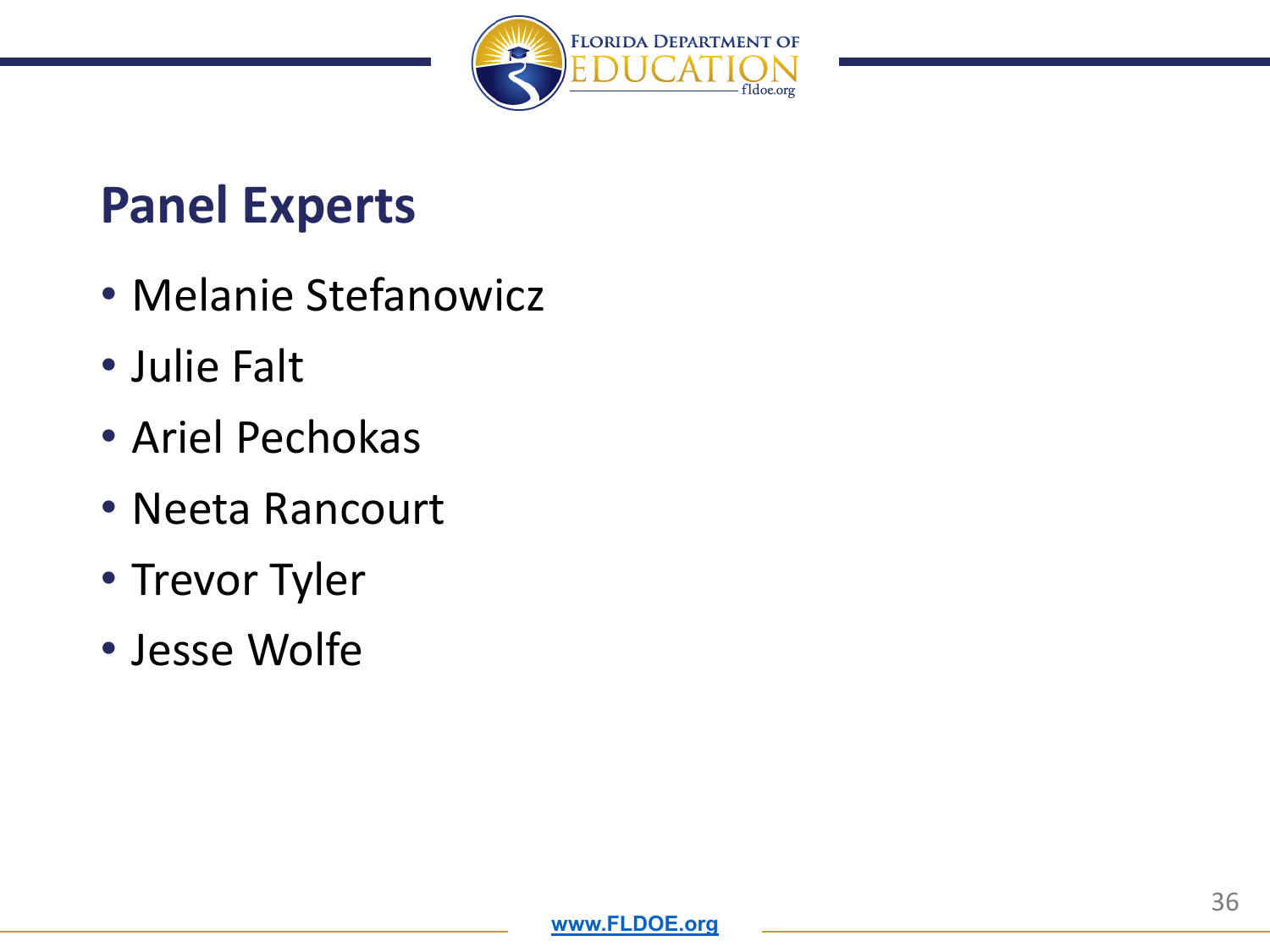

# **NRS and Managing Data Collection**

Tara McLarnon

**[www.FLDOE.org](http://www.fldoe.org/)**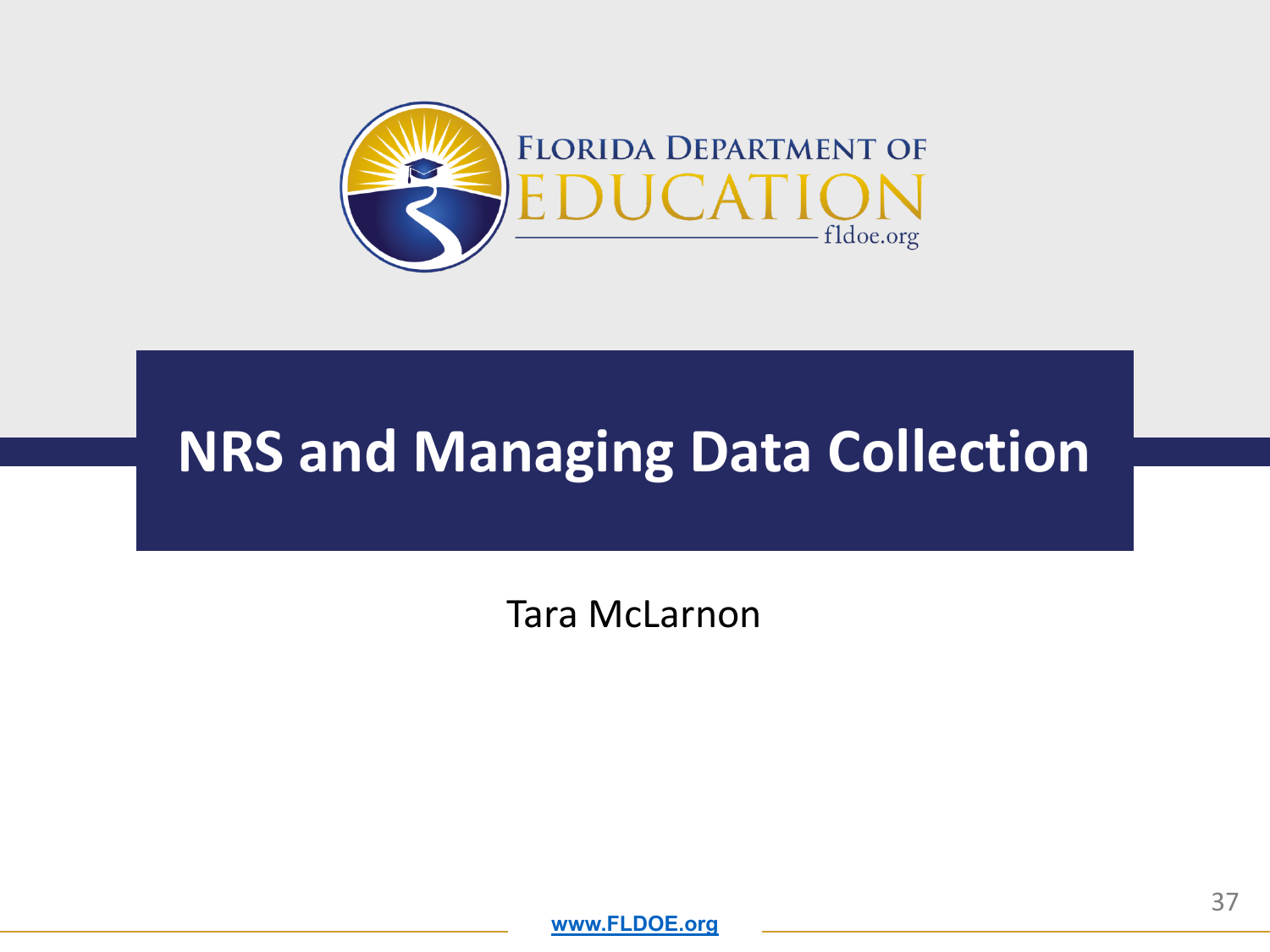



#### Jane Kim and Chris Bowers